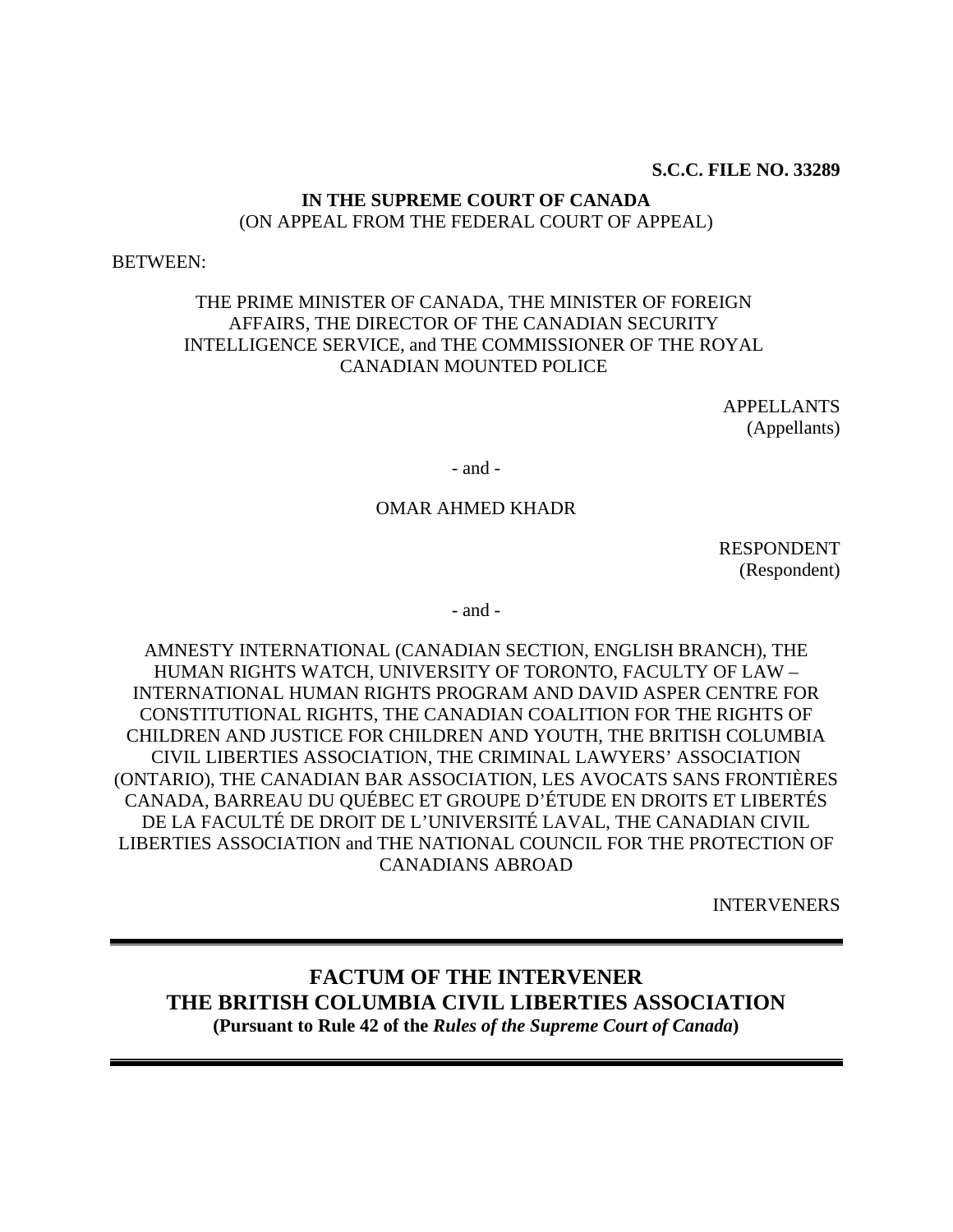**Counsel for the Intervener, the British Columbia Civil Liberties Association: Agent:**

**Joseph J. Arvay, Q.C., Professor Sujit Choudhry and Elin R.S. Sigurdson Arvay Finlay**  1350-355 Burrard Street Vancouver BC V6C 2G8 Tel: 604.689.4421

Fax: 604.687.1941 Email: [jarvay@arvayfinlay.com](mailto:jarvay@arvayfinlay.com) [sujit.choudhry@utoronto.ca](mailto:sujit.choudhry@utoronto.ca) [esigurdson@arvayfinlay.com](mailto:esigurdson@arvayfinlay.com)

#### **Counsel for the Appellants:** Agent:

**Robert J. Frater, Doreen C. Mueller and Jeffrey G. Johnston Department of Justice Canada**  Room 1161, Bank of Canada 234 Wellington Street Ottawa ON K1A 0H8 Tel: 613.957.4763 Fax: 613.954.1920 Email: [robert.frater@justice.gc.ca](mailto:robert.frater@justice.gc.ca) [doreen.mueller@justice.gc.ca](mailto:doreen.mueller@justice.gc.ca) [Jeffrey.johnston@justice.gc.ca](mailto:Jeffrey.johnston@justice.gc.ca)

#### **Counsel for the Respondent: Agent:**

## **Nathan J. Whitling and Dennis Edney Parlee McLaws LLP**

#1500, 10180 – 101 Street Edmonton AB T5J 4K1 Tel: 780.423.8658 Fax: 780.423.2870 Email: [nwhitling@parlee.com](mailto:nwhitling@parlee.com) [dedney@shaw.ca](mailto:dedney@shaw.ca)

#### **Counsel for the Intervener, Amnesty International (Canadian Section, English Branch**): **Agent: Agent:**

#### **Sacha R. Paul Thompson Dorfman Sweatman LLP**

2200 - 201 Portage Avenue Winnipeg MB R3B 3L3 Tel: 204.934.2571 Fax: 204.934.0571 Email: [srp@tdslaw.com](mailto:srp@tdslaw.com)

**Yavar Hameed Hameed Farrokhzad Elgazzar Brousseau**  43 Florence Street Ottawa ON K2P 0W6 Tel: 613.232.2688 ext. 228 Fax: 613.232.2680 Email: [yhameed@hfeb.ca](mailto:yhameed@hfeb.ca)

**Robert J. Frater Department of Justice Canada**  Room 1161, Bank of Canada 234 Wellington Street Ottawa ON K1A 0H8 Tel: 613.957.4763 Fax: 613.954.1920 Email: [robert.frater@justice.gc.ca](mailto:robert.frater@justice.gc.ca) 

#### **Marie-France Major Lang Michener LLP**  300 – 50 O'Connor Street Ottawa ON K1P 6L2 Tel: 613.232.7171 Fax: 613.231.3191 Email: [mmajor@langmichener.ca](mailto:mmajor@langmichener.ca)

#### **Michael Bossin Community Legal Services-Ottawa Carleton** 1 Nicholas Street, Suite 422 Ottawa ON K1N 7B7 Tel: 613.241.7008 Fax: 613.241.8680 Email: [bossinm@lao.on.ca](mailto:bossinm@lao.on.ca)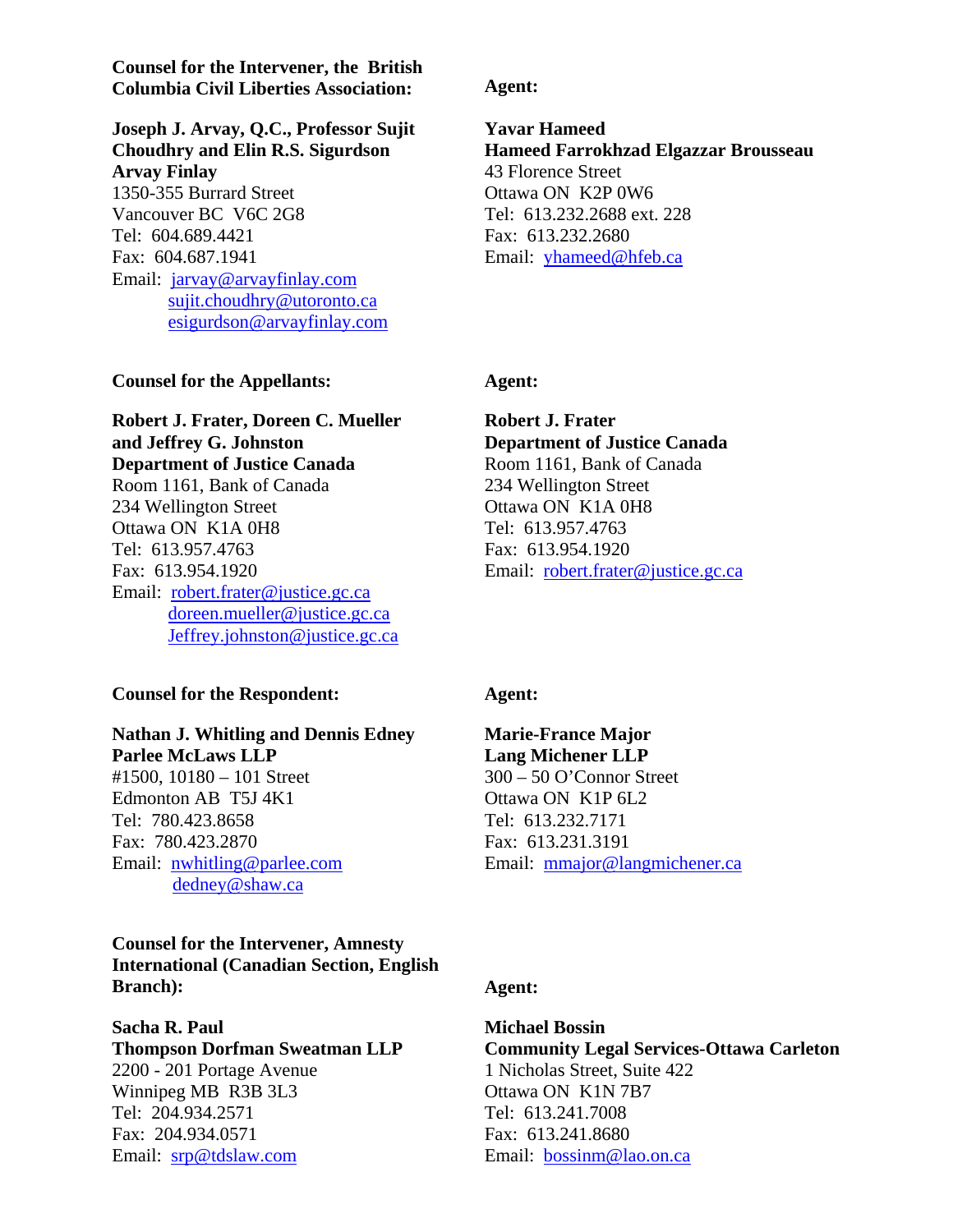**Counsel for the Intervener, the Human Rights Watch, University of Toronto, Faculty of Law - International Human Rights Program and David Asper Centre for Constitutional Rights: Agent:** 

#### **John Norris and Brydie Bethell**

100 - 116 Simcoe Street Toronto ON M5H 4E2 Tel: 416.596.2960 Fax: 416.596.2598 Email: [jnorris@dcdlaw.ca](mailto:jnorris@dcdlaw.ca) [bbethell@dcdlaw.ca](mailto:bbethell@dcdlaw.ca) 

**Counsel for the Intervener, the Canadian Coalition for the Rights of Children and Justice for Children and Youth: Agent:** 

#### **Emily Chan**

#### **Justice for Children and Youth**  1203 - 415 Yonge Street

Toronto ON M5B 2E7 Tel: 416.920.1633 Fax: 416.920.5855 Email: [chane@lao.on.ca](mailto:chane@lao.on.ca)

#### **Counsel for the Intervener, the Criminal Lawyers' Association (Ontario): Agent:**

#### **Brian H. Greenspan**

**Greenspan Humphrey Lavine**  15 Bedford Road Toronto ON M5R 2J7 Tel: 416.868.1755 Fax: 416.868.1990 Email: [bhg@15bedford.com](mailto:bhg@15bedford.com) 

#### **Counsel for the Intervener, the Canadian Bar Association: Agent: Agent:**

#### **Lorne Waldman Waldman & Associates**

281 Eglinton Avenue East Toronto ON M4P 1L3 Tel: 416.482.6501 Fax: 416.489.9618 Email: [lawald@web.apc.org](mailto:lawald@web.apc.org) 

#### **Marie-France Major Lang Michener LLP**  300 - 50 O'Connor Street Ottawa ON K1P 6L2 Tel: 613.232.7171 Fax: 613.231.3191 Email: [mmajor@langmichener.ca](mailto:mmajor@langmichener.ca)

#### **Chantal Tie South Ottawa Community Legal Services**  406 - 1355 Bank Street Ottawa ON K1H 8K7 Tel: 613.733.0140 Fax: 613.733.0401

#### **Brian A. Crane, Q.C. Gowling Lafleur Henderson LLP**  2600 - 160 Elgin Street Box 466 Station D Ottawa ON K1P 1C3 Tel: 613.233.1781 Fax: 613.563.9869 Email: [brian.crane@gowlings.com](mailto:brian.crane@gowlings.com)

#### **Henry S. Brown, Q.C. Gowling Lafleur Henderson LLP**  2600 - 160 Elgin Street P.O. Box 466, Stn "D" Ottawa ON K1P 1C3 Tel: 613.233.1781 Fax: 613.788.3433 Email: [henry.brown@gowlings.com](mailto:henry.brown@gowlings.com)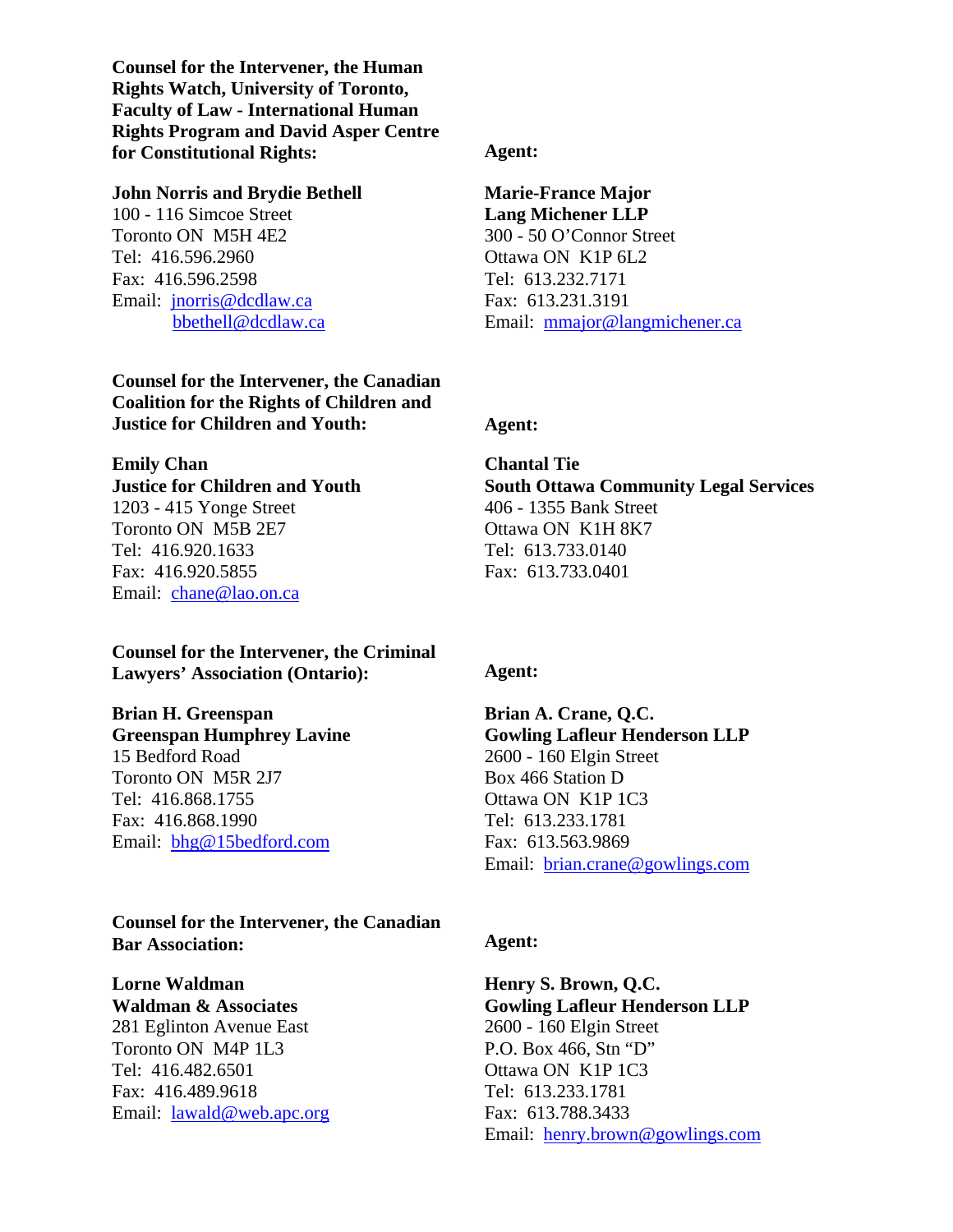**Counsel for the Intervener, les Avocats sans frontières Canada, Barreau du Québec et Groupe d'étude en droits et libertés de la Faculté de droit de l'Université Laval:** 

#### **Simon V. Potter**

**McCarthy Tetrault, s.e.n.c.r.l., s.r.l.**  2500 - 1000, rue De la Gauchetière Ouest Montréal QC H3B 0A2 Tel: 514.397.4268 Fax: 514.875.6246 Email: [spotter@mccarthy.ca](mailto:spotter@mccarthy.ca)

#### **Counsel for the Intervener, the Canadian Civil Liberties Association: Agent:**

**Marlys A. Edwardh Marlys Edwardh Barristers Professional Corporation**  20 Dundas Street West, Suite 1100 Toronto ON M5G 2G8 Tel: 416.597.9400 Fax: 416.597.0070 Email: [edwardh@marlysedwardh.com](mailto:edwardh@marlysedwardh.com) 

**Counsel for the Intervener, the National Council for the Protection of Canadians Abroad: Agent:** 

## **Dean Peroff**

**Amsterdam & Peroff**  35 Alvin Avenue Toronto ON M4T 2A7 Tel: 416.367.4100 Fax: 416.367.0076 Email: [peroff@amperlaw.com](mailto:peroff@amperlaw.com)

**Brian A. Crane, Q.C. Gowling Lafleur Henderson LLP**  2600 - 160 Elgin Street Box 466 Station D Ottawa ON K1P 1C3 Tel: 613.233.1781 Fax: 613.563.9869 Email: [brian.crane@gowlings.com](mailto:brian.crane@gowlings.com)

**Eugene Meehan, Q.C. Lang Michener LLP**  300 - 50 O'Connor Street Ottawa ON K1P 6L2 Tel: 613.232.7171 Fax: 613.231.3191 Email: [emeehan@langmichener.ca](mailto:emeehan@langmichener.ca)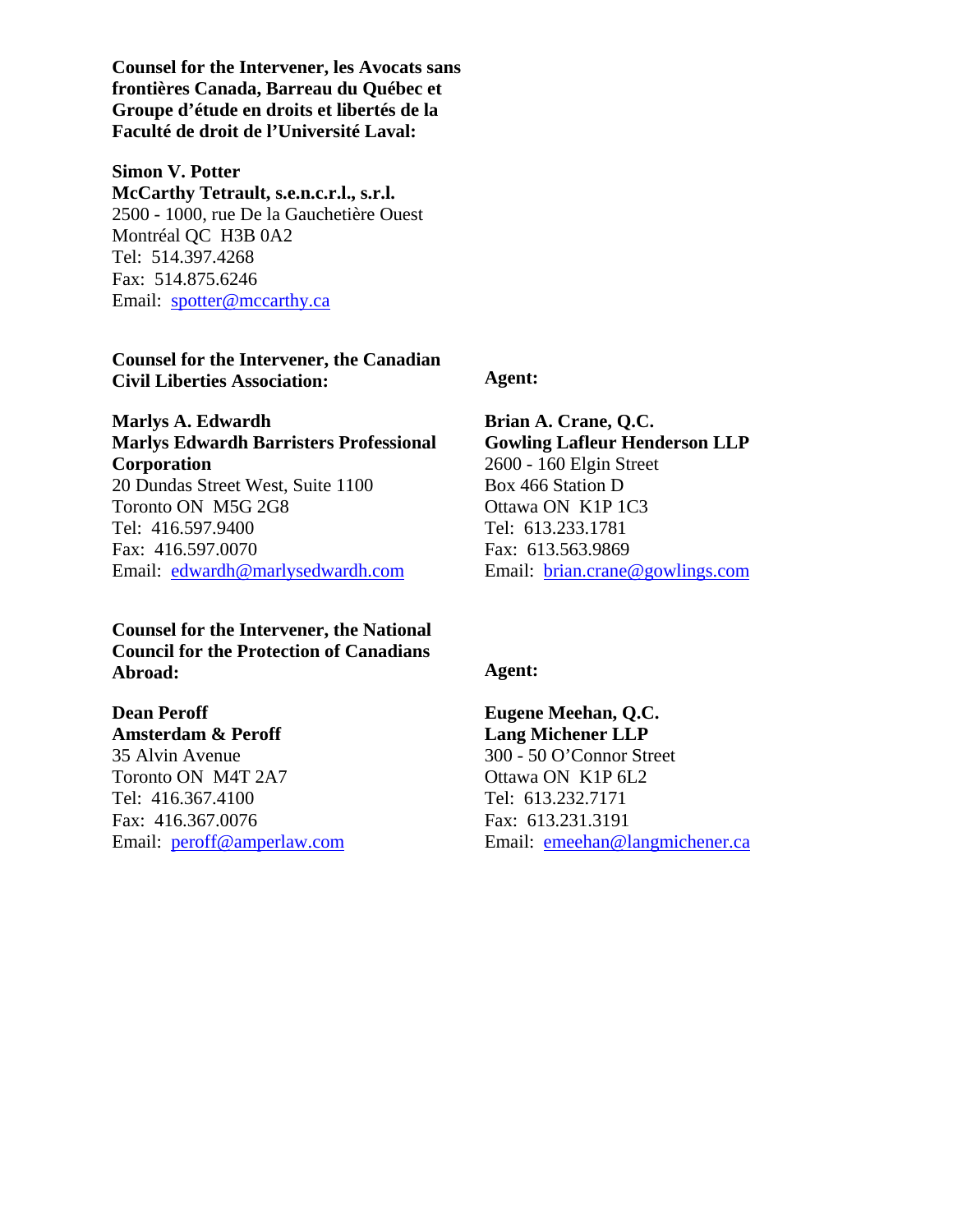#### **INDEX**

| <b>PART</b>      |                                                 |                                                                                                                                                                                                                  |                                                                                                                 | <b>PAGE</b> |  |  |
|------------------|-------------------------------------------------|------------------------------------------------------------------------------------------------------------------------------------------------------------------------------------------------------------------|-----------------------------------------------------------------------------------------------------------------|-------------|--|--|
| PART I.          | OVERVIEW OF POSITION AND STATEMENT OF THE FACTS |                                                                                                                                                                                                                  |                                                                                                                 |             |  |  |
|                  | A.                                              |                                                                                                                                                                                                                  |                                                                                                                 |             |  |  |
| PART II:         |                                                 | STATEMENT OF POSITION WITH RESPECT TO APPELLANTS'                                                                                                                                                                |                                                                                                                 |             |  |  |
| PART III:        |                                                 |                                                                                                                                                                                                                  |                                                                                                                 |             |  |  |
|                  | A.                                              | The remedy is responsive to specifically deter Canada from                                                                                                                                                       |                                                                                                                 |             |  |  |
|                  | <b>B.</b>                                       | Mandatory relief is appropriate in the unique circumstances of                                                                                                                                                   |                                                                                                                 |             |  |  |
|                  |                                                 | i.                                                                                                                                                                                                               | The order would not damage comity or foreign relations                                                          |             |  |  |
|                  |                                                 | ii.                                                                                                                                                                                                              | There was no legal doubt surrounding the illegality of<br>Canada's complicity in the Respondent's abuse7        |             |  |  |
|                  |                                                 | iii.                                                                                                                                                                                                             | Canada knew of the abuse of the Respondent since March<br>2004 but nonetheless obstructed access to information |             |  |  |
|                  | $\mathcal{C}$ .                                 | The remedy is sufficiently effective, because American authorities<br>have already undertaken efforts to have Canada accept the return of<br>the Respondent to Canada, and have arranged for the repatriation of |                                                                                                                 |             |  |  |
| PARTS IV AND V.  |                                                 |                                                                                                                                                                                                                  |                                                                                                                 |             |  |  |
| PART VI:         |                                                 |                                                                                                                                                                                                                  |                                                                                                                 |             |  |  |
| <b>PART VII:</b> |                                                 |                                                                                                                                                                                                                  |                                                                                                                 |             |  |  |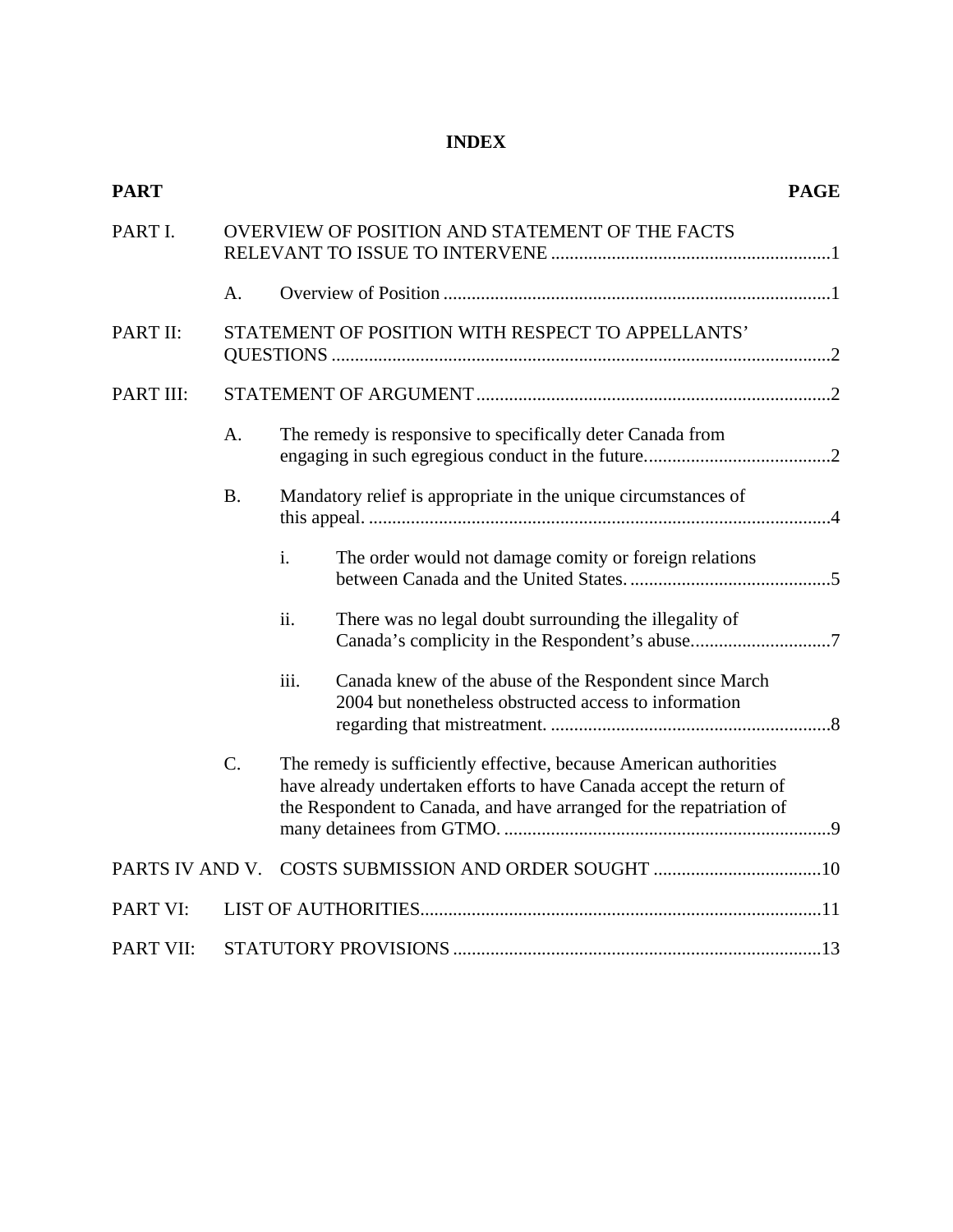#### **PART I: OVERVIEW OF POSITION AND STATEMENT OF THE FACTS RELEVANT TO ISSUE TO INTERVENE**

#### **A. Overview of Position**

1. The submissions of the British Columbia Civil Liberties Association (the "BCCLA") focus on the remedy issued by the Federal Court (Trial Division) ("FCTD"), and upheld by the Federal Court of Appeal ("FCA"): that Canada "present a request to the United States for Omar Ahmed Khadr's ("Mr. Khadr") repatriation to Canada as soon as practicable."[1](#page-5-0)

2. Nadon J.A.'s dissent in the FCA, and Canada's submissions, raise three objections to this remedy: (a) it is *non-responsive* to the violation of the Respondent's *Charter* rights; (b) it is *inappropriate*, since as a form of mandatory relief, it intrudes too deeply into the Crown's principal responsibility over foreign affairs; and (c) it is *ineffective*, because there is no guarantee that the United States would accede to Canada's request to repatriate the Respondent.

3. In support of the FCTD's remedial order, the BCCLA submits that this remedy: (a) is *responsive* because it will specifically deter Canada from engaging in such egregious conduct in the future, i.e. cooperating with foreign states that employ torture and/or cruel, inhuman or degrading punishment as tools of interrogation; (b) is *appropriate* in the unique circumstances of this appeal, because: (i) the remedy would not damage comity between Canada and the United States; (ii) there was no legal doubt surrounding the illegality of Canada's complicity in the abuse administered by the American authorities in March 2004; and (iii) Canada knew of the abuse of the Respondent since March 2004 but nonetheless obstructed access to information regarding that mistreatment; and (c) is *effective*, because American authorities have already undertaken efforts to have Canada accept the return of the Respondent to Canada, and have arranged for the repatriation of every other Western national detained at U.S. Naval station Guantánamo Bay ("GTMO").

 $\overline{a}$ 

<span id="page-5-0"></span><sup>1</sup> *Khadr v. Canada (Prime Minister)*, 2009 FC 405 [*Khadr FCTD*], para. 92 **[Tab 6]**; *Khadr v. Canada (Prime Minister)*, 2009 FCA 246 [*Khadr FCA*], paras. 66-74 **[Tab 7]**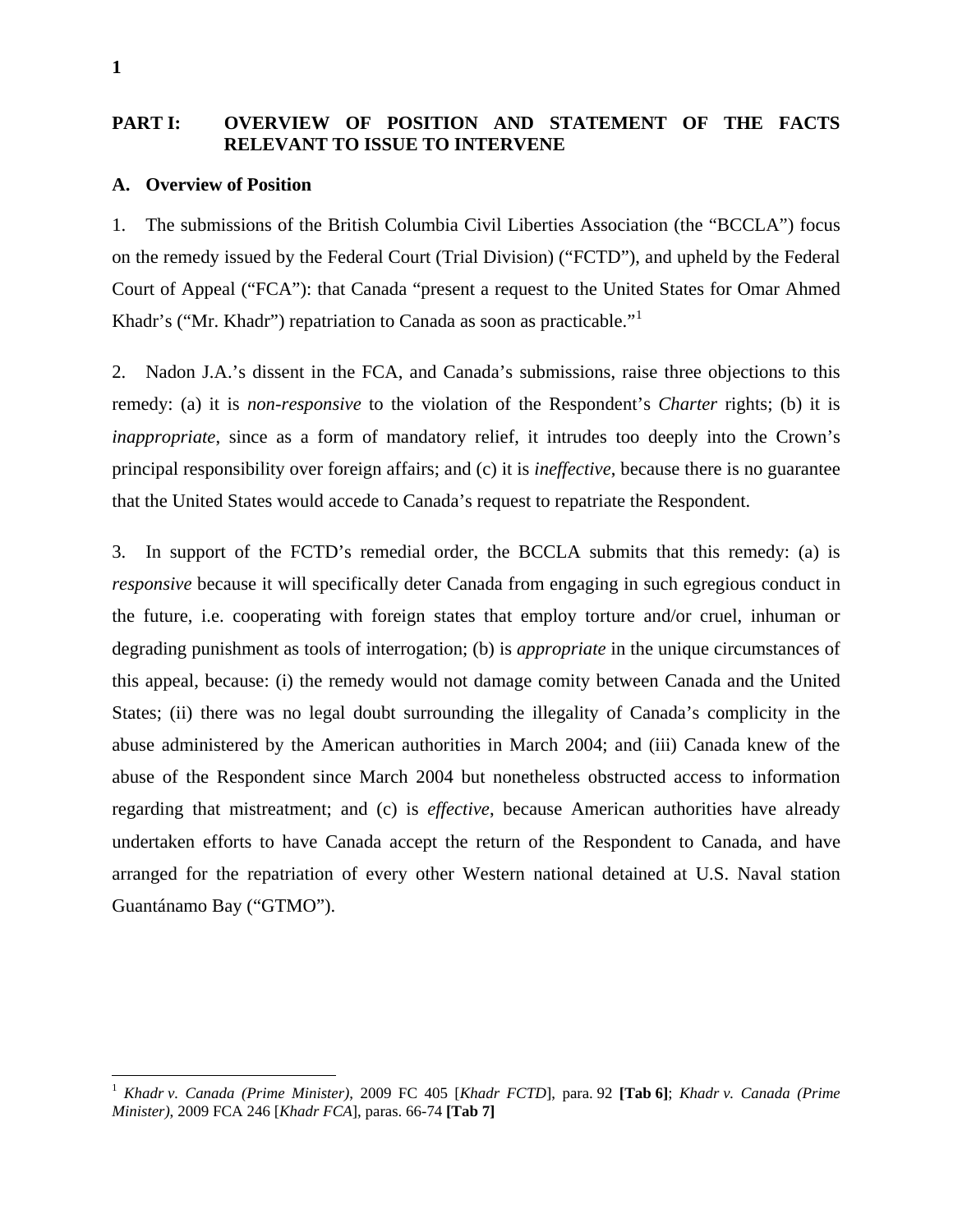#### **PART II: STATEMENT OF POSITION WITH RESPECT TO APPELLANTS' QUESTIONS**

4. The BCCLA accepts the issues as framed by the Appellants: the BCCLA focuses its submissions on the second issue – "was the remedy appropriate and just in the circumstances?" and argues the question should be answered in the affirmative.

#### **PART III: STATEMENT OF ARGUMENT**

#### **A. The remedy is responsive to specifically deter Canada from engaging in such egregious conduct in the future.**

5. Both Nadon J.A. and Canada impugn the remedy on the ground that it is not responsive to the harm the Respondent has suffered. While it is true that remedies issued under s. 24(1) of the *Charter*, or the exclusion of evidence under s. 24(2) of the *Charter*, are generally restorative in nature and are not used to punish the state for unconstitutional conduct, *Tobiass* left open the door to constitutional remedies designed to address "exceptional cases in which the past misconduct is so egregious that the mere fact of going forward in the light of it will be offensive."<sup>[2](#page-6-0)</sup> This Court specifically contemplated "that something so traumatic could be done to an individual in the course of a proceeding" that an exceptional remedy would be appropriate in light of such "exceedingly serious abuse."<sup>[3](#page-6-1)</sup> In these rare cases, the focus of a *Charter* remedy is not only to "redress a wrong that has already been done," but rather to act as "a specific deterrent – a remedy aimed at preventing the perpetuation or aggravation of a particular abuse."<sup>[4](#page-6-2)</sup>

6. These principles apply to the abuse of process in criminal matters. The "specific deterrent" used to condemn and deter egregious state misconduct has been a stay of proceedings, which denies the government the ability to pursue its prosecutorial interest against an accused. Even though the Respondent faces a foreign prosecution, this jurisprudence is relevant because Canada has consistently asserted its prosecutorial interest with respect to the Respondent. *Khadr 1*[5](#page-6-3) held that Canadian officials interrogated the Respondent for law enforcement purposes while in American custody and shared evidence with American authorities for the purpose of aiding in

1

<span id="page-6-0"></span><sup>2</sup> *Canada (Minister of Citizenship and Immigration) v. Tobiass*, [1997] 3 S.C.R. 391, para. 91 [*Tobiass*] **[Tab 2]**;

<span id="page-6-3"></span><span id="page-6-2"></span>

<span id="page-6-1"></span><sup>&</sup>lt;sup>3</sup> Tobiass, para. 96 [**Tab 2]**<br><sup>4</sup> Tobiass, paras. 91, 96 [**Tab 2**]<br><sup>5</sup> Canada (Justice) v. Khadr, [2008] 2 S.C.R. 125, 2008 SCC 28 [Khadr 1] [Respondent's Tab 12]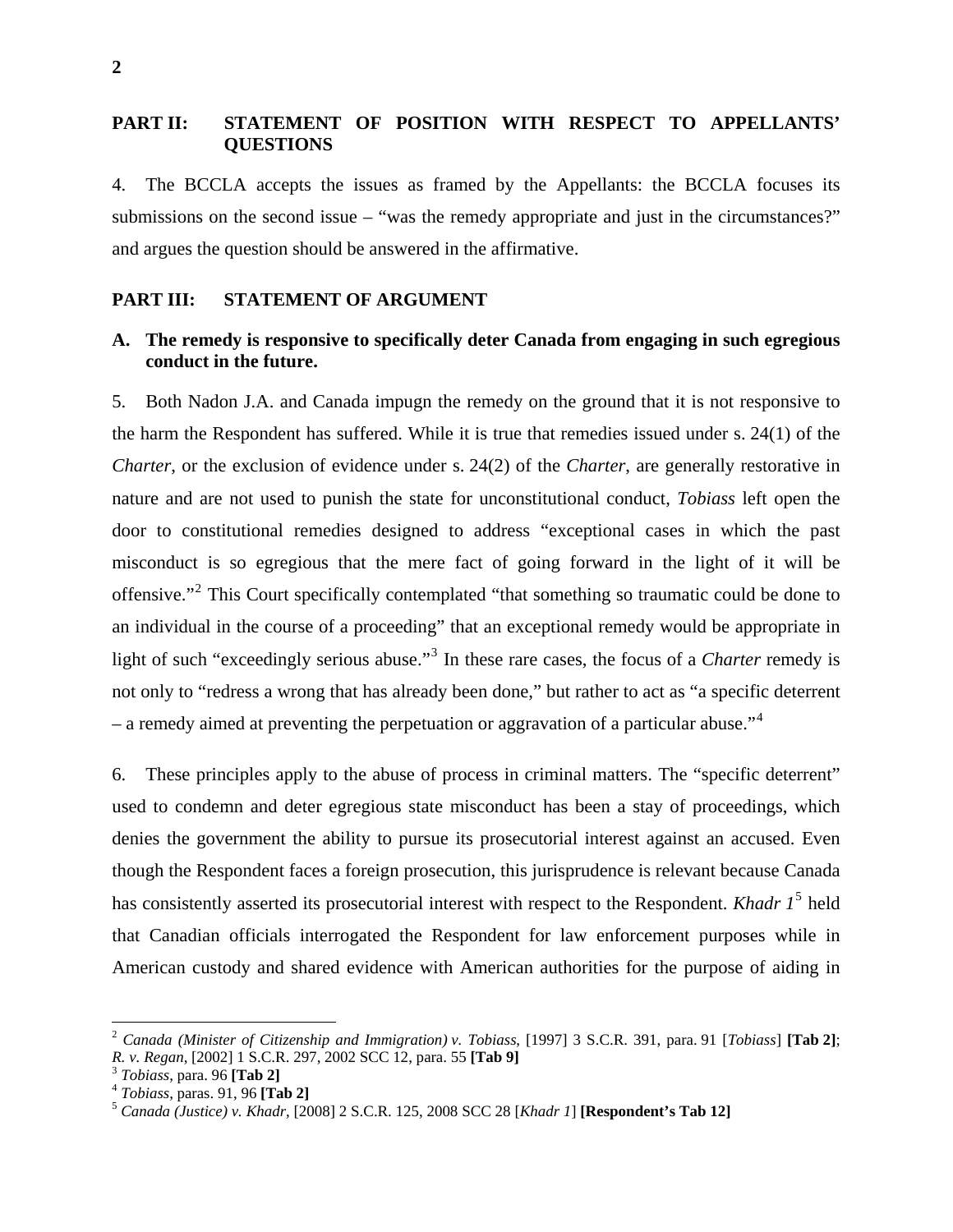their prosecution, and effectively implicated Canada in that prosecution. This Court accordingly ordered a criminal-law type remedy in light of Canada's misconduct.

7. As in *Khadr 1*, the remedy in this appeal must take into account that Canada's prosecutorial interest is directed towards a foreign prosecution rather than a domestic one. In an international context, where Canada has participated in egregious misconduct but does not have custody over the accused, comity and the lack of enforcement jurisdiction preclude a stay of proceedings. The next best remedy is a request to repatriate the accused. Like a stay in domestic proceedings, this remedy denies Canada its ability to pursue its prosecutorial interest in the foreign proceedings, but does not violate comity by directly ordering a foreign court to stay its proceedings.

8. The question is whether the "frequent flyer program" amounts to an instance of "exceedingly serious abuse" that was "so traumatic" to the rights-claimant that it warrants a request for repatriation *in lieu* of the more traditional remedy of stay of proceedings. A measure of the seriousness of abuse is its manifestly criminal character. Had this abuse occurred in Canadian custody, at the hands of Canadian officials, those officials would have committed crimes of the utmost seriousness under Canadian law: (a) criminal negligence causing bodily harm contrary to s. 221 of the *Criminal Code*;<sup>[6](#page-7-0)</sup> (b) assault causing bodily harm contrary to s. 221 of the *Criminal Code*;<sup>[7](#page-7-1)</sup> (c) torture contrary to s. 269.1 of the *Criminal Code*;<sup>[8](#page-7-2)</sup> (d) war crimes contrary to  $4(1)(c)$  of the *Crimes Against Humanity and War Crimes Act*;<sup>[9](#page-7-3)</sup> and (e) grave breaches

 $\overline{a}$ 

<span id="page-7-0"></span><sup>6</sup> Section 221 of the *Criminal Code*, R.S.C. 1985, c. C-46 ( the "*Criminal Code*") prohibits treatment causing bodily harm (including psychological harm) which "shows wanton or reckless disregard for the lives and safety of other persons" (s. 219(1)).

<span id="page-7-1"></span><sup>&</sup>lt;sup>7</sup> Section 267(b) of the *Criminal Code* prohibits the threat or actual infliction of force, non-consensually, which causes bodily harm (including psychological harm).

<span id="page-7-2"></span><sup>&</sup>lt;sup>8</sup> Section 269.1 of the *Criminal Code* prohibits the intentional infliction of "severe pain and suffering, whether physical or mental" for a purpose, including, *inter alia*, "obtaining from the person… information or a statement." The United Nations Committee Against Torture has concluded that the use of "sleep deprivation for prolonged periods of time… breaches of article 16 and also constitute[s] torture as defined in article 1" of the *United Nations Convention Against Torture and Other Cruel, Inhuman or Degrading Treatment or Punishment*, 10 December 1984, Article 3 (Can. T.S. 1987 No. 36) [*CAT*] **[Appellants' Tab 74]** (*Report of the Committee Against Torture*, U.N. GA/OR 52nd Sess., Supp. No. 44, U.N. Doc. A/52/44 (1997) at para. 257) **[Tab 16]** <sup>9</sup>

<span id="page-7-3"></span><sup>&</sup>lt;sup>9</sup> Section 4(1)(c) of the *Crimes Against Humanity and War Crimes Act*, S.C. 2000, c. 24, prohibits war crimes, which is defined as "a war crime according to customary international law" (s.  $4(3)$ ), which it in turn defined as including, *inter alia*, the "crimes described in… paragraph 2 of Article 8 of the *Rome Statute*" of the International Criminal Court (s. 4(4)). Articles 8(2)(a)(ii) and 8(2)(b)(xxi) of the *Rome Statute* **[Tab 17]** provide that war crimes include "Torture or inhuman treatment" (prohibited by the *Geneva Conventions*) and "committing outrages upon personal dignity, in particular humiliating and degrading treatment" in violation of the laws and customs applicable to international armed conflict, respectively. The "frequent flyer program" was "inhuman treatment" and an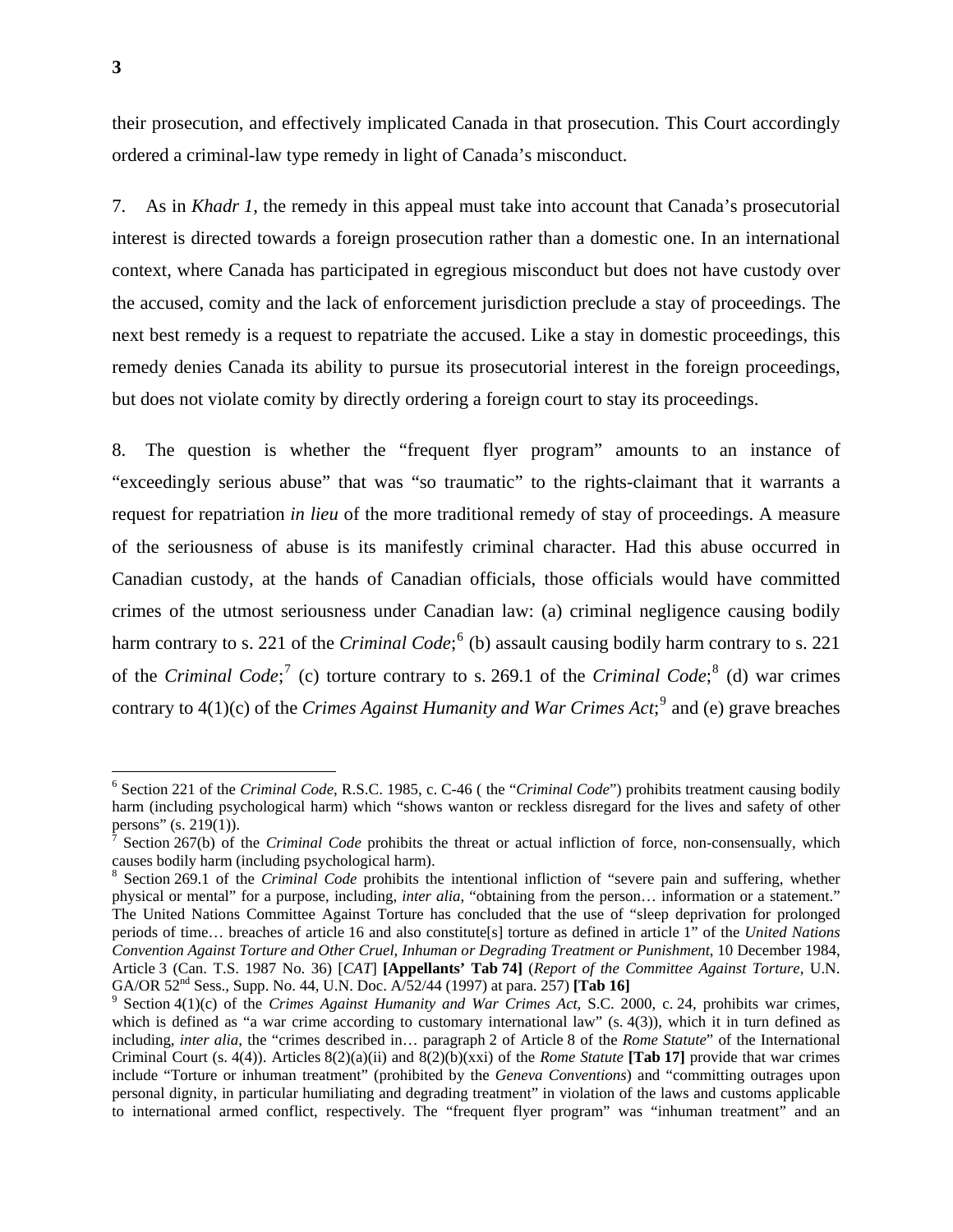of the *Geneva Conventions*, contrary to s.3(1)(b) of the *Geneva Conventions Act*. 10 With respect to the last offence, Mosley J. concluded in proceedings arising from *Khadr 1* that the abuse of the Respondent breached the *Geneva Conventions* – a conclusion that Canada has failed to challenge either through an appeal of that holding or in subsequent proceedings.<sup>11</sup>

9. Had the abuse of the Respondent occurred at the hands of Canadian officials in Canadian custody, it would be appropriate to craft a s. 24(1) remedy to deter such conduct in the future. Canada's complicity in such conduct by American authorities is also extremely serious. The direct precedent is *Cobb*, where American prosecutors sought the extradition of an accused against whom they made "threats of severe and illegal consequences."[12](#page-8-0) Although Canada did not make these threats itself, its participation in *American* prosecutorial misconduct through the extradition process was a sufficiently serious abuse to warrant a stay of *Canadian* proceedings.

#### **B. Mandatory relief is appropriate in the unique circumstances of this appeal.**

10. Nadon J.A. and Canada also object to the remedy as too intrusive, given its mandatory character. In fact, there is no dispute that s.  $24(1)$  encompasses mandatory remedies.<sup>[13](#page-8-1)</sup> Moreover, this Court issued a mandatory remedy under the *Charter* in the foreign relations context in *Burns*, where it dismissed an appeal against the lower court's order "to direct the Minister to seek the assurances" that the applicants not be subject to the death penalty.<sup>[14](#page-8-2)</sup> The real question is the respective role of mandatory and declaratory relief. In the foreign relations context, the courts will likely take a graduated approach that begins with declaratory relief, and then proceed to mandatory relief, for the following reasons:

 <sup>&</sup>quot;outrage upon personal dignity" (*Public Committee Against Torture in Israel et al v. State of Israel et al.*, [1999] H.C. 5100/94, para. 23 **[Tab 8]**).<br><sup>10</sup> Section 3(1)(b) of the *Geneva Conventions Act*, R.S.C. 1985, c. G-3. All four *Geneva Conventions* define "grave

breaches" as including (i) torture, (ii) inhuman treatment, and (iii) treatment that wilfully causes great suffering or serious injury to body or health: *Geneva Convention for the Amelioration of the Condition of the Wounded and Sick in Armed Forces in the Field*, 75 U.N.T.S. 31, *entered into force* Oct. 21, 1950, Art. 50; *Geneva Convention for the Amelioration of the Condition of Wounded, Sick and Shipwrecked Members of Armed Forces at Sea*, 75 U.N.T.S. 85, *entered into force* Oct. 21, 1950, Art. 51; *Geneva Convention relative to the Treatment of Prisoners of War*, 75 U.N.T.S. 135, *entered into force* Oct. 21, 1950, Art. 130; *Geneva Convention relative to the Protection of Civilian Persons in Time of War, 75 U.N.T.S. 287, entered into force Oct. 21, 1950, Art. 147 [Tab 15].* 

<span id="page-8-0"></span>

<span id="page-8-1"></span>

<sup>&</sup>lt;sup>11</sup> Khadr v. Canada (Attorney General), 2008 FC 807 [Khadr2008FC807], paras. 87-88 [**Appellants' Tab 37**]<br><sup>12</sup> United States of America v. Cobb, [2001] 1 S.C.R. 587, 2001 SCC 19, para. 43 [**Tab 14**]<br><sup>13</sup> Doucet-Boudreau **[Tab 3]** 

<span id="page-8-2"></span><sup>14</sup> *United States of America v. Burns*, [2001] 1 S.C.R. 283, 2001 SCC 7 [*Burns*] **[Tab 13]**; *United States of America v. Burns [Re* Minister's warrants*]*, [1997] B.C.J. No. 1558 (Q.L.) (B.C.C.A.), para. 60 **[Tab 12]**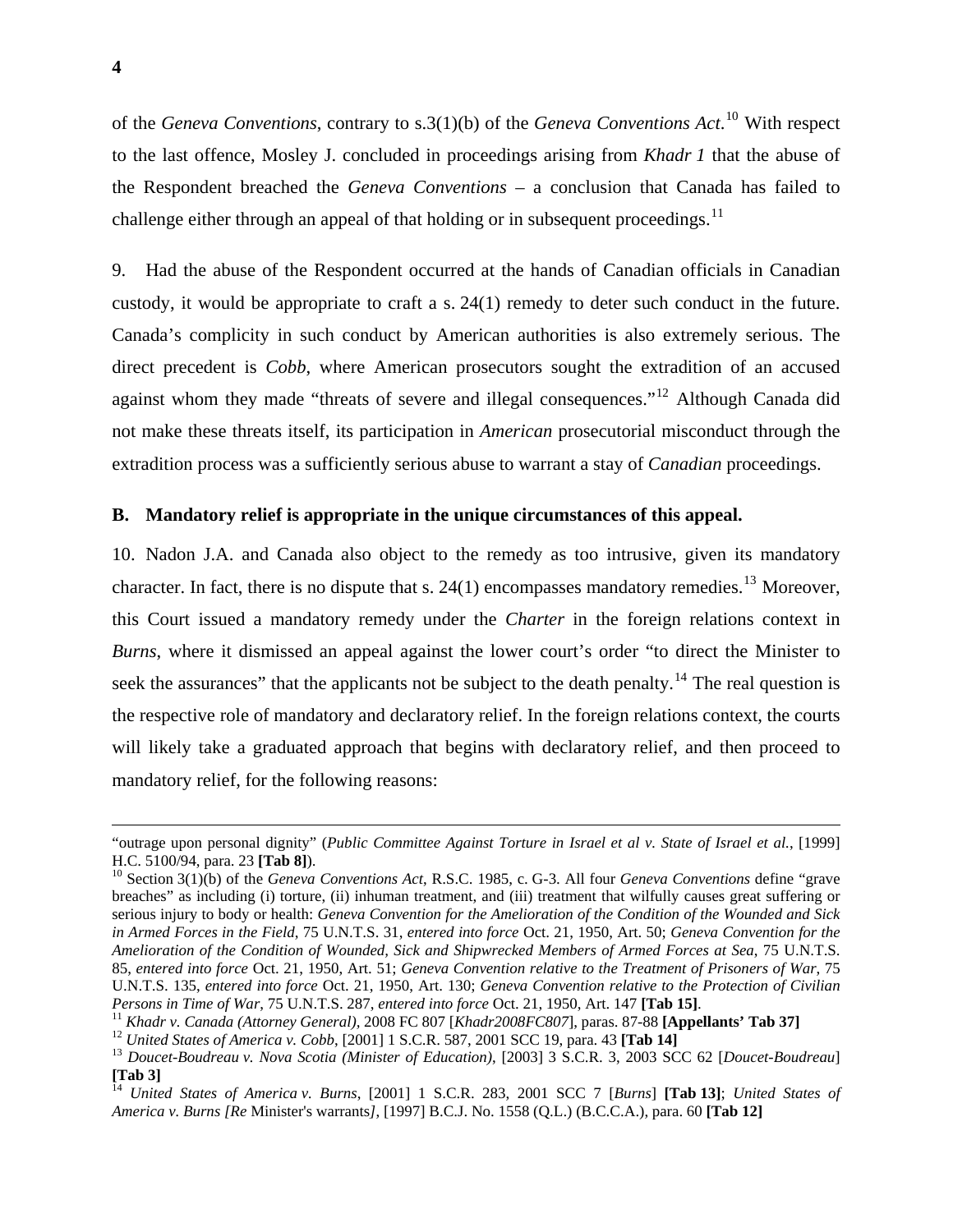- a. the preference for declaratory relief reflects the Crown's greater expertise over foreign affairs. Declaratory relief lowers the risk that a remedy could damage comity between Canada and other nations, because of the courts' relative lack of expertise;
- b. if governments lacked notice of *Charter* obligations because of their novelty, declaratory relief gives them an opportunity to comply with new constitutional obligations of which they had been unaware;  $15$  and
- c. a general presumption in favour of declaratory relief is reasonable if the rights-claimant has not been impeded in seeking redress from the courts, which can intervene relatively early, issue a declaration, give the executive an opportunity to comply with its *Charter* obligations, and issue mandatory relief if necessary before too much time has passed.

11. Whatever the force of these considerations in general, in this appeal, proceeding directly to mandatory relief is warranted for the following reasons.

#### **i. The order would not damage comity or foreign relations between Canada and the United States**.

12. Canada's concern is that the remedy would offend comity between Canada and the United States and could disrupt the delicate fabric of bilateral relations. It should be recalled that *Burns*  held that such concerns must be backed by evidence,<sup>[16](#page-9-1)</sup> which was lacking in that case. Likewise, the FCA found in this appeal that "[t]he Crown adduced no evidence that requiring it to request Mr. Khadr's return would damage Canada's relations with the United States. […W]hen pressed in oral argument, counsel for the Crown conceded that the Crown was not alleging that requiring Canada to make such a request would damage its relations."[17](#page-9-2)

13. Notwithstanding Canada's failure to adduce evidence, the remedy would not offend comity. Under international law, a State's exercise of diplomatic protection, including a request for repatriation, is in no way an interference with the comity owed to a foreign State. All States have the *right* under international law to exercise of diplomatic protection on behalf of nationals who have suffered an internationally wrongful act, and all States have a corresponding *obligation* to

 $\overline{a}$ 

<span id="page-9-0"></span><sup>15</sup> *Doucet-Boudreau*, para. 66 **[Tab 3]** <sup>16</sup> *Burns*, para. 136 **[Tab 13]** <sup>17</sup> *Khadr FCA*, para. 59 **[Tab 7]** 

<span id="page-9-1"></span>

<span id="page-9-2"></span>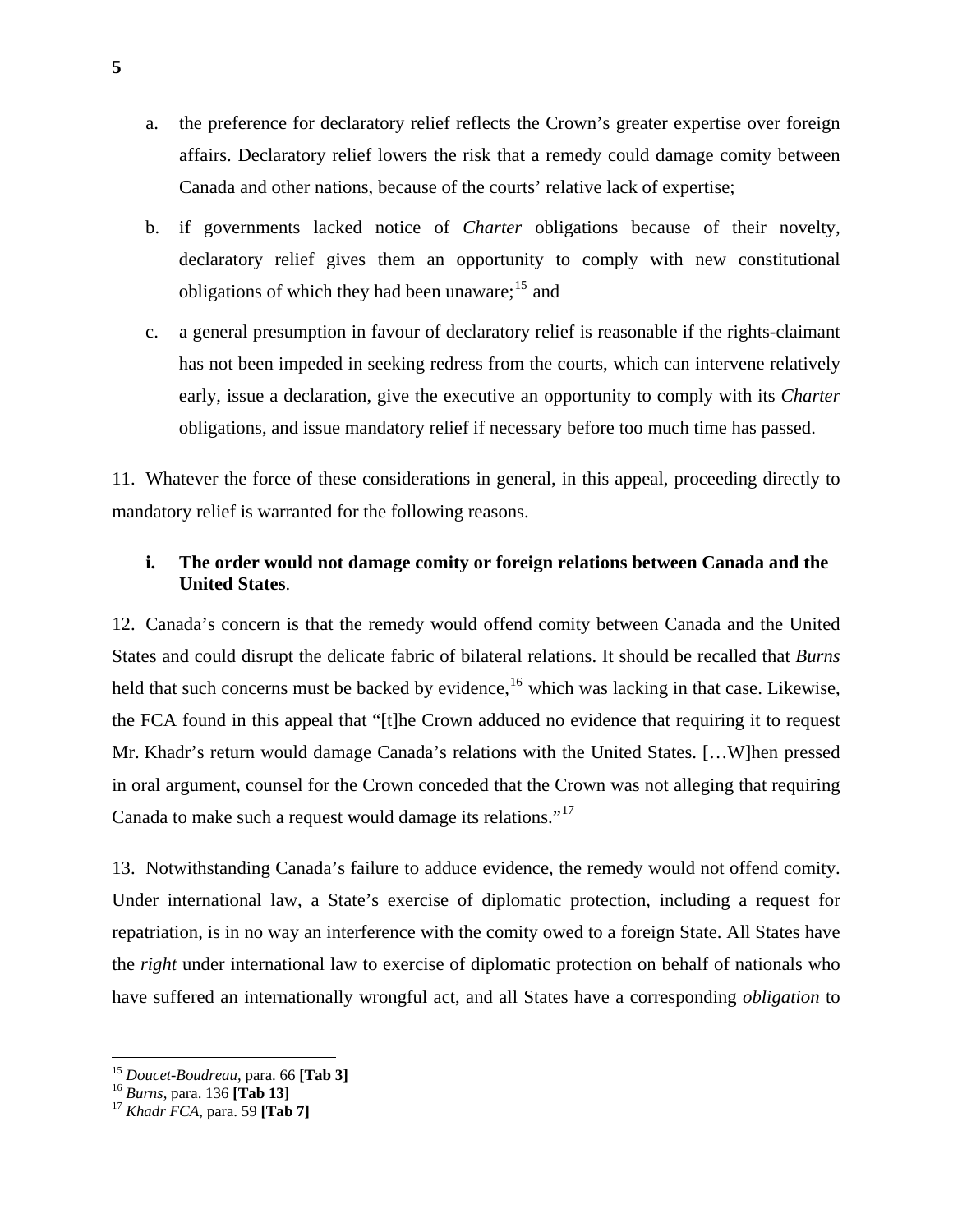receive and consider such requests.<sup>18</sup> International law is completely neutral as to whether a State exercises this right as a result of an executive or court order.<sup>19</sup>

14. Furthermore, in *Hape* and *Khadr 1,* this Court held that "the deference required by the principle of comity ends where clear violations of international law and fundamental human rights begin".<sup>[20](#page-10-0)</sup> The U.S. Military Commission in GTMO has already concluded that sleep deprivation "constitutes abusive conduct and cruel and inhuman treatment."<sup>[21](#page-10-1)</sup> The European Court of Human Rights<sup>[22](#page-10-2)</sup> and the Israeli Supreme Court<sup>[23](#page-10-3)</sup> have reached the same conclusion. As the U.S. Supreme Court has noted, "[i]t has been known since 1500 at least that deprivation of sleep is the most effective torture and certain to produce any confession desired."  $24$  A clear violation of international law of this kind does not warrant deference or comity from this Court.

15. The remedy also does not disrupt bilateral relations between Canada and the United States. First, the United States government took the position in *Rasul v. Bush* that diplomatic representations by foreign governments to protect the rights of their nationals detained in GTMO are entirely appropriate. In response to the argument that detainees in GTMO were in a legal black hole, the United States government countered that "these aliens fall within the protections of certain provisions of international law and that diplomatic channels remain an ongoing and viable means to address the claims raised by these aliens."[25](#page-10-5) It also cannot be understated that Australia, Denmark, France, Germany, Belgium, Spain, Sweden, and the United Kingdom have all secured the release of their nationals from GTMO without any apparent prejudice to their relations with the United States $^{26}$  $^{26}$  $^{26}$ 

 $\overline{a}$ 

<sup>&</sup>lt;sup>18</sup> International Law Commission, "Draft Articles on Diplomatic Protection with commentaries," *Yearbook of the International Law, 2006, vol. II, Part Two, at Article 2 [Appellants' Tab 76]* 

<sup>&</sup>lt;sup>19</sup> Barcelona Traction Light and Power Company Limited (Belgium v. Spain), Second Judgment, I.C.J. Reports

<span id="page-10-0"></span>*<sup>1970</sup>*, p. 3 at p. 44 **[Appellants' Tab 6]** <sup>20</sup> *R. v. Hape*, 2007 SCC 26 [*Hape*] **[Respondent's Tab 40]**; *Khadr 1*, para. 18 **[Respondent's Tab 12]**, quoting

<span id="page-10-1"></span><sup>&</sup>lt;sup>21</sup> *United States v. Jawad,* "D-008 Ruling on Defense Motion to Dismiss – Torture of the Detainee," September 24, 2008, para. 12 **[Respondent's Tab 55]** 

<span id="page-10-3"></span>

<span id="page-10-2"></span><sup>&</sup>lt;sup>22</sup> Ireland v. United Kingdom, [1978] 2 EHRR 25, paras. 167-68 [Tab 4]<br><sup>23</sup> Public Committee Against Torture in Israel et al. v. State of Israel et al., [1999] H.C. 5100/94, para. 23 [Tab 8]<br><sup>24</sup> Ashcraft v. State of Ten

<span id="page-10-4"></span>

<span id="page-10-5"></span>**<sup>[</sup>Tab 10]** 

<span id="page-10-6"></span> $26$  Factum of the Respondent, para. 53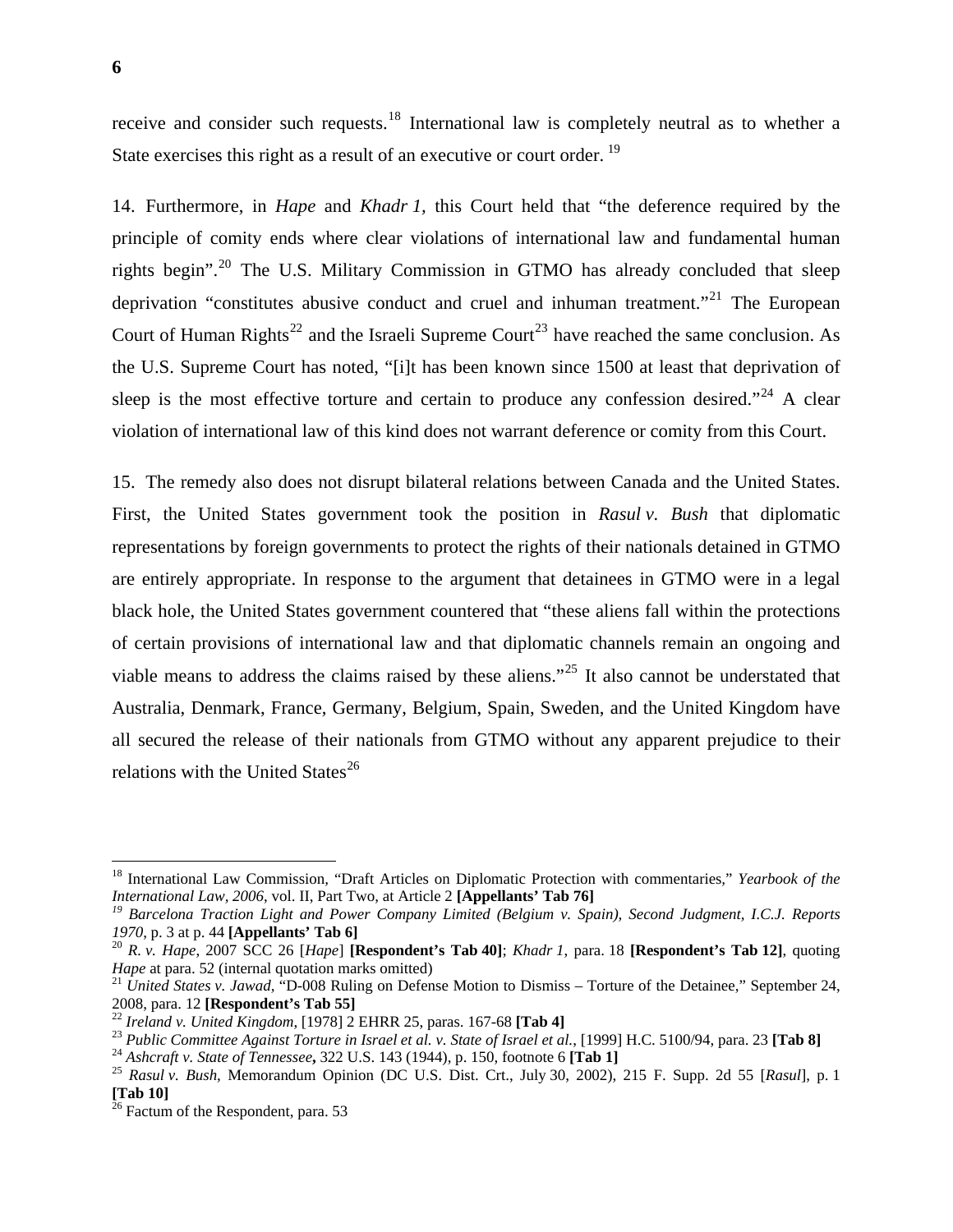16. Second, as noted by the FCA, American authorities have already undertaken efforts to have Canada accept the return of the Respondent to Canada and have shared evidence with Canada in anticipation of a potential prosecution of the Respondent in this country.<sup>[27](#page-11-0)</sup> This contradicts Canada's characterization of the remedy as requiring Canada to initiate a conversation with American authorities regarding repatriation. It also distinguishes this appeal from the facts of the appeals before the English Court of Appeal in *Abbasi* and *Al-Rawi*, [28](#page-11-1) where the United States had not yet initiated discussions with the United Kingdom regarding the fate of the UK nationals and residents detained in GTMO who were at issue in those cases. Rather, in this appeal there is an existing conversation regarding repatriation, initiated by Americans authorities, which the remedy simply requires Canada to engage in and continue.

#### **ii. There was no legal doubt surrounding the illegality of Canada's complicity in the Respondent's abuse.**

17. There is little doubt that the abuse was not novel and was clearly illegal, and that had the abuse occurred at the hands of Canadian authorities, they would have breached the *Charter*. But to displace the presumption in favour of declaratory relief, the additional question is whether *Canada's complicity in this abuse* was also clearly illegal at the time it occurred.

18. The answer to this question arises from the line of cases proceeding from *Singh*[29](#page-11-2) through to *Burns*, *Suresh*<sup>[30](#page-11-3)</sup> and most recently, *Khadr 1*. These cases establish what the BCCLA terms the "doctrine of constitutional complicity," whereby Canada has been constitutionally liable for human rights abuses committed by foreign states outside Canada when: (a) such abuses would have violated the *Charter* had they occurred in Canada at the hands of the Canadian government; and (b) Canada has been complicit in the human rights abuses of the foreign state.

19. The question in these cases is whether there has been a "sufficient causal connection"<sup>[31](#page-11-4)</sup> between Canada and human rights abuses committed by a foreign state. *Khadr 1* clarifies that

1

<span id="page-11-1"></span><span id="page-11-0"></span><sup>&</sup>lt;sup>27</sup> Khadr FCA, para. 59 [**Tab 7**]; see also Khadr2008FC807, para. 73 [**Appellants' Tab 37**]<br><sup>28</sup> Abbasi v. Secretary of State for Foreign and Commonwealth Affairs & Secretary of State for the Home *Department*, [2002] EWCA Civ 1598 **[Respondent's Tab 2]** and *R (Al Rawi)* v. *Secretary of State for Foreign and Commonwealth Affairs & Secretary of State for the Home Department*, [2006] EWCA Civ 1279 **[Appellants' Tab 57]**<br><sup>29</sup> Singh v. Minister of Employment and Immigration, [1985] 1 S.C.R. 177 [**Tab 11**]

<span id="page-11-4"></span><span id="page-11-2"></span>

<span id="page-11-3"></span><sup>&</sup>lt;sup>30</sup> Suresh v. Canada (Minister of Citizenship and Immigration), [2002] 1 S.C.R. 3, 2002 SCC 1 [*Suresh*] **[Respondent's Tab 52]**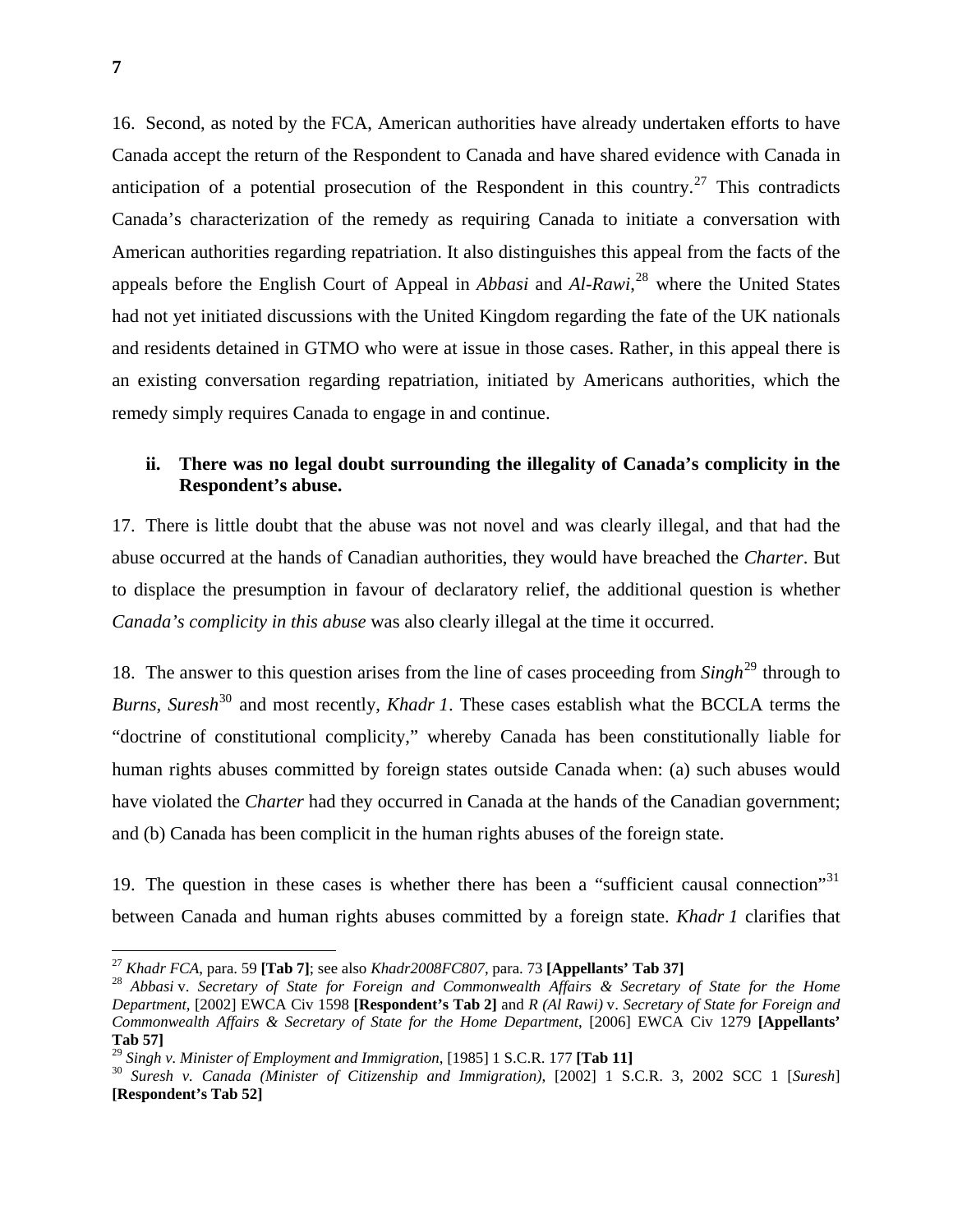Canada's complicity need not meet a "but for" standard for causation in order for Canada's role to trigger the application of the *Charter*. It sufficed that Canada decided to interview the Respondent and make the product of its interviews available to American authorities, who were subjecting the Respondent to a legal process that contravened Canada's international legal obligations. The extent of Canada's participation in the violation of the Respondent's rights in this appeal was much greater than in *Khadr 1*, since the sole purpose of the abuse was to aid the Canadian interrogation, and Canada was aware of this fact beforehand.

#### **iii. Canada knew of the abuse of the Respondent since March 2004 but nonetheless obstructed access to information regarding that mistreatment.**

20. A general preference for declaratory relief presumes that the claimant has not been impeded in seeking redress from the courts and is able to bring a claim soon after a *Charter* breach occurs.

21. This presumption is displaced in this appeal because Canada intentionally and persistently withheld from the Respondent the conclusive evidence needed to prove the breach of his *Charter* rights. O'Reilly J. concluded that, at least "[b]y the spring of 2004, then, Canadian officials were knowingly implicated in the imposition of sleep deprivation techniques on Mr. Khadr."<sup>[32](#page-12-0)</sup> This knowledge was imparted through a report filed by the DFAIT Officer who interrogated the Respondent in March 2004. On November 21, 2005, the Respondent's Canadian counsel sent a letter to the Attorney-General of Canada requesting disclosure relevant to the recently laid charges against him before the U.S. Military Commission, and filed a request under the *Access to Information Act* asking for the identical information. Despite having reliable evidence that U.S. authorities had subjected the Respondent to serious abuse, the government responded neither to the letter nor the access to information request.  $33$ 

22. The Respondent then brought an application before the Federal Court in January 2006, requesting a disclosure order in accordance with s. 7 of the *Charter*. The government opposed this motion at the FCTD, the FCA and before this Court in *Khadr 1*, which held that the government was acting in contravention of a constitutional duty of disclosure it owed the Respondent. This Court further concluded that this duty arose as soon as the government shared

<span id="page-12-1"></span><sup>31</sup> *Suresh,* para. 54 **[Respondent's Tab 52]** <sup>32</sup> *Khadr FCTD*, para. 17 **[Tab 6]** 

<span id="page-12-0"></span>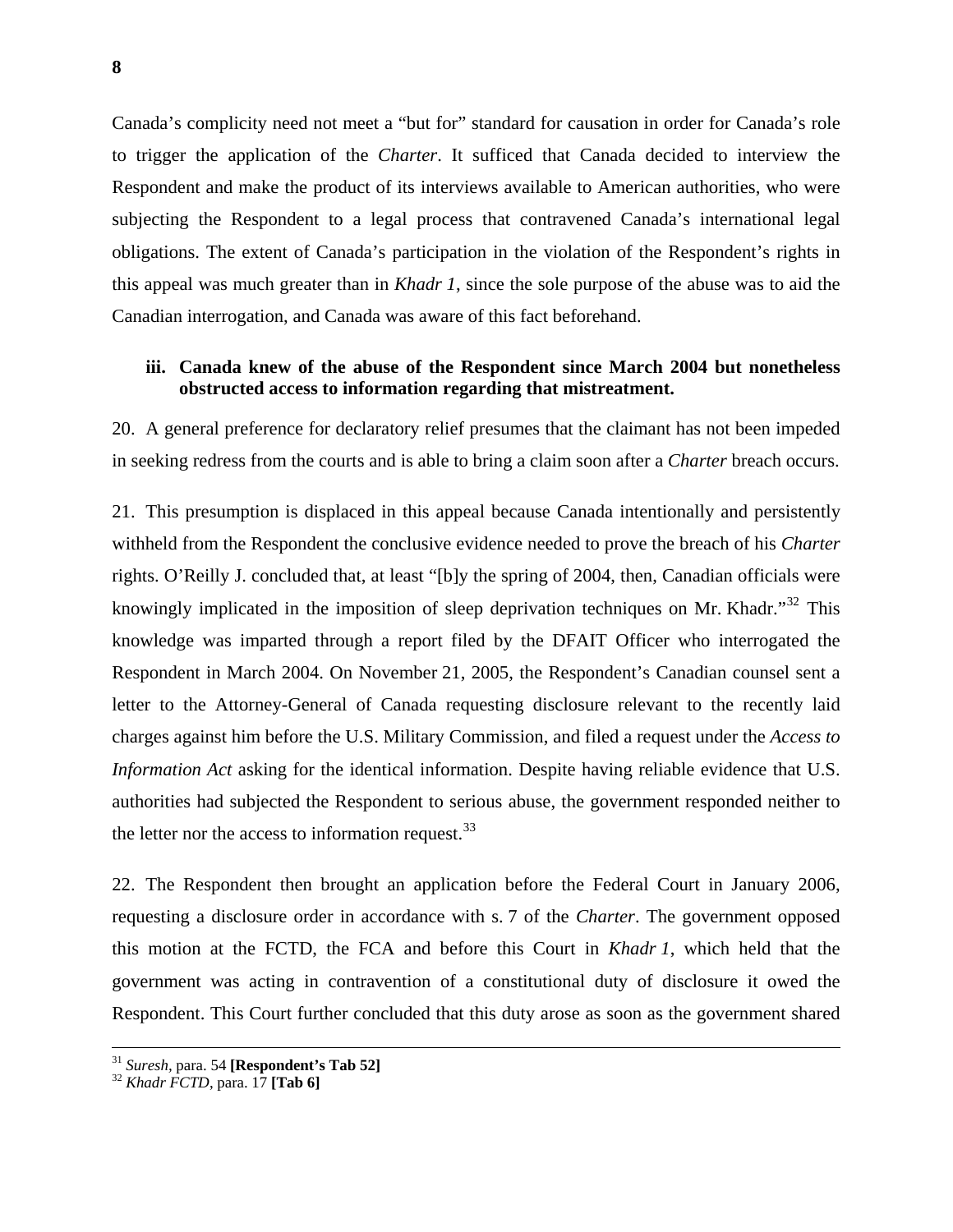the fruits of its interrogations of the Respondent with American authorities and that such information sharing occurred four to six years previous, between  $2002$  and  $2004$ .<sup>34</sup> In proceedings under s. 38 of the *Canada Evidence Act* arising from *Khadr 1*, Canada continued in its attempts to conceal its participation in the serious abuse of the Respondent. Canada specifically sought to redact one paragraph from the March 2004 report, in which the DFAIT officer admits to having been informed that the Respondent was subjected to abuse.<sup>35</sup>

23. Between the time when Canada gained evidence of its participation in the severe mistreatment of the Respondent and it finally disclosed this information to him, the Respondent suffered serious prejudice. As a direct result of this concealment, the Respondent was forced to wait *four and a half additional years* before bringing this claim for *Charter* relief before the courts, and spent these intervening years in further custody at GTMO. The impact of the disclosure on the Respondent's ability to exercise his *Charter* rights is equally dramatic. One year after the March 2004 DFAIT report was made available to the Respondent and placed before the courts, the FCTD and the FCA both ordered the government to request his repatriation on the basis of the conduct described within it.

24. Since Canada has intentionally concealed evidence of its unconstitutional conduct and caused serious prejudice to the Respondent, declaratory relief is not appropriate. Instead, the Court should proceed direct to mandatory relief to sanction such conduct and ensure the claimant is not further denied timely and effective remedy. As this Court noted in *Doucet-Boudreau*, "[a]n ineffective remedy, or one which was smothered in procedural delays and difficulties, is not a meaningful vindication of the right and therefore not appropriate and just."<sup>[36](#page-13-0)</sup>

#### **C. The remedy is sufficiently effective, because American authorities have already undertaken efforts to have Canada accept the return of the Respondent to Canada, and have arranged for the repatriation of many detainees from GTMO.**

25. Both Nadon J.A. and Canada assert that the remedy would be ineffective because the Court cannot be certain that the United States will accede to any request for repatriation.

 <sup>33</sup> *Access to Information Act*, R.S.C., 1985, c. A-1, s. 50; *Khadr v. Canada (Minister of Justice)*, [2008] 1 F.C.R. 270, 2007 FCA 182, para. 12 **[Tab 5]**<br><sup>34</sup> *Khadr 1*, paras. 21, 31, 34 **[Respondent's Tab 12]**<br><sup>35</sup> Khadr2008FC807, paras. 85-88 **[Appellants' Tab 37]**<br><sup>36</sup> *Doucet-Boudreau*, para. 55 (internal quotations marks omitted)

<span id="page-13-0"></span>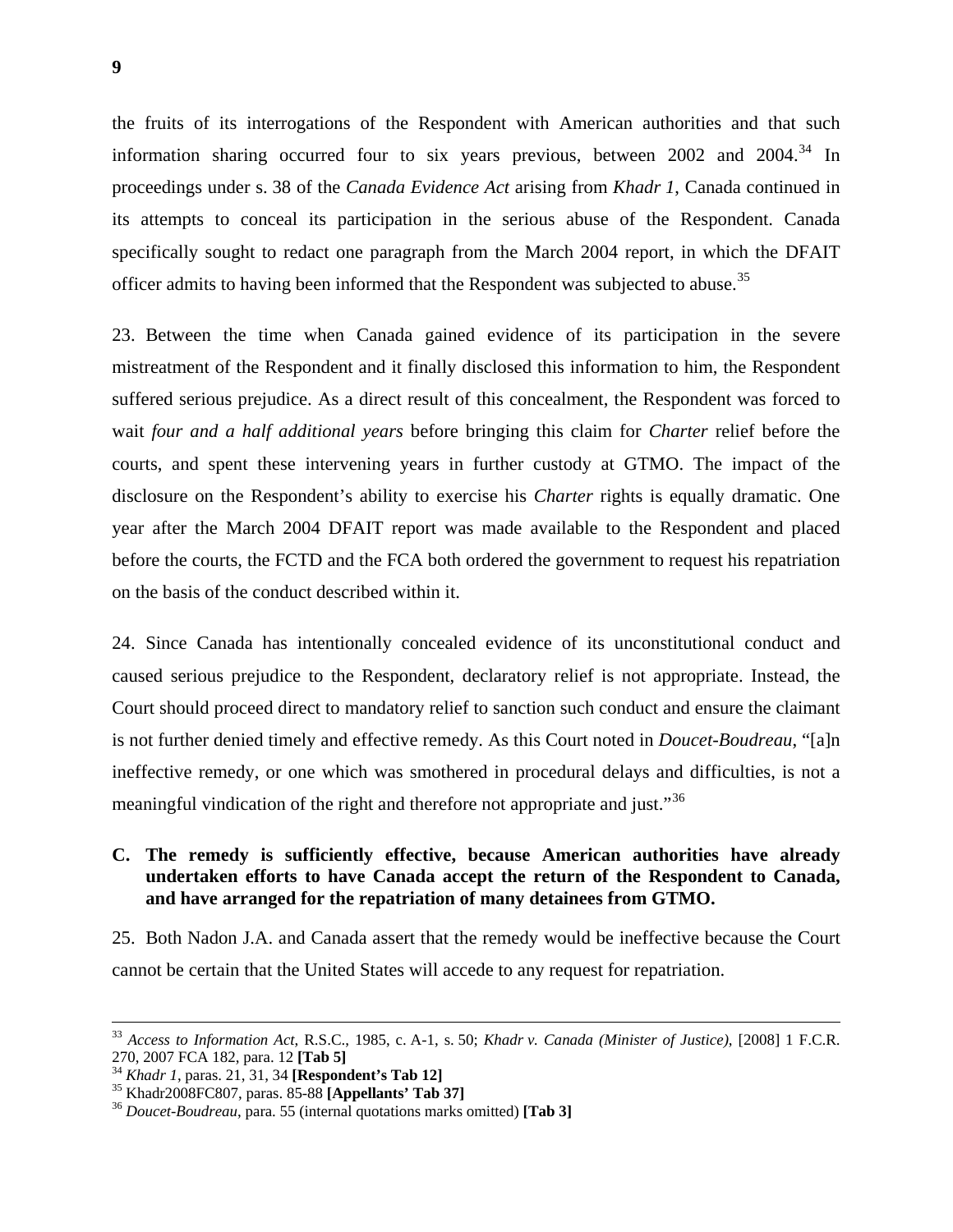26. In response, it should be noted that the remedy ordered by O'Reilly J. is not directed at the United States government. Nor is it an order that the Respondent *must* be repatriated. Instead, the remedy is squarely directed at the government of Canada – which is certainly a party over whom the court has control – and requires the government to *request* the repatriation of the Respondent as soon as practicable. The United States is free to grant or deny such a request. Indeed, the remedy in this appeal far less affects the United States than the remedy in *Burns*. The requirement that Canada obtain assurances against the use of the death penalty *before* extraditing an accused effectively meant that the United States *had* to provide such assurances in order to obtain extradition. Nonetheless, this Court did not consider such a remedy to be tantamount to an order directed at the United States.

27. Even if the effectiveness of the remedy is dependent on the likelihood of the United States granting Canada's request, there is ample evidence that the United States would readily do so. First, the United States has consistently adopted the position "that diplomatic channels remain an ongoing and viable means" of addressing alleged breaches of the rights of detainees at GTMO.<sup>[37](#page-14-0)</sup> Second, the United States had never refused a request from a Western country for the repatriation of one of its citizens from GTMO.<sup>[38](#page-14-1)</sup> Third, the United States has committed to closing the detention facility at GTMO by January 2010, and is actively relocating prisoners to other countries.[39](#page-14-2) Last, the United States has already entered into discussions with the Canadian government for the repatriation of the Respondent.<sup>[40](#page-14-3)</sup>

#### **PARTS IV AND V: COSTS SUBMISSION AND ORDER SOUGHT**

28. The BCCLA seeks a no costs order, a right to make oral submissions of 10 minutes in length, and otherwise supports the Respondent's request that the appeal be dismissed.

ALL OF WHICH IS RESPECTFULLY SUBMITTED.

Joseph J. Arvay QC"

Joseph J. Arvay, Q.C., Professor Sujit Choudhry and Elin R.S. Sigurdson Counsel for the Intervener, the British Columbia

Dated: October 16, 2009

 $\overline{a}$ 

<span id="page-14-1"></span>

<span id="page-14-0"></span><sup>&</sup>lt;sup>37</sup> *Rasul*, para. 1 **[Tab 10]**<br><sup>38</sup> Factum of the Respondent, para. 53; *Repatriation of Omar Khadr to be Tried Under Canadian Law*, Exhibit NN to Affidavit of Lt. Cdr. William Kuebler, para. 51 **[J.R. Vol. III, pp. 403-21]**

<span id="page-14-2"></span><sup>&</sup>lt;sup>39</sup> Factum of the Respondent, para. 53

<span id="page-14-3"></span><sup>40</sup> *Khadr FCA*, para. 59 **[Tab 7]**; *Khadr2008FC807* at para. 73 **[Appellants' Tab 37]**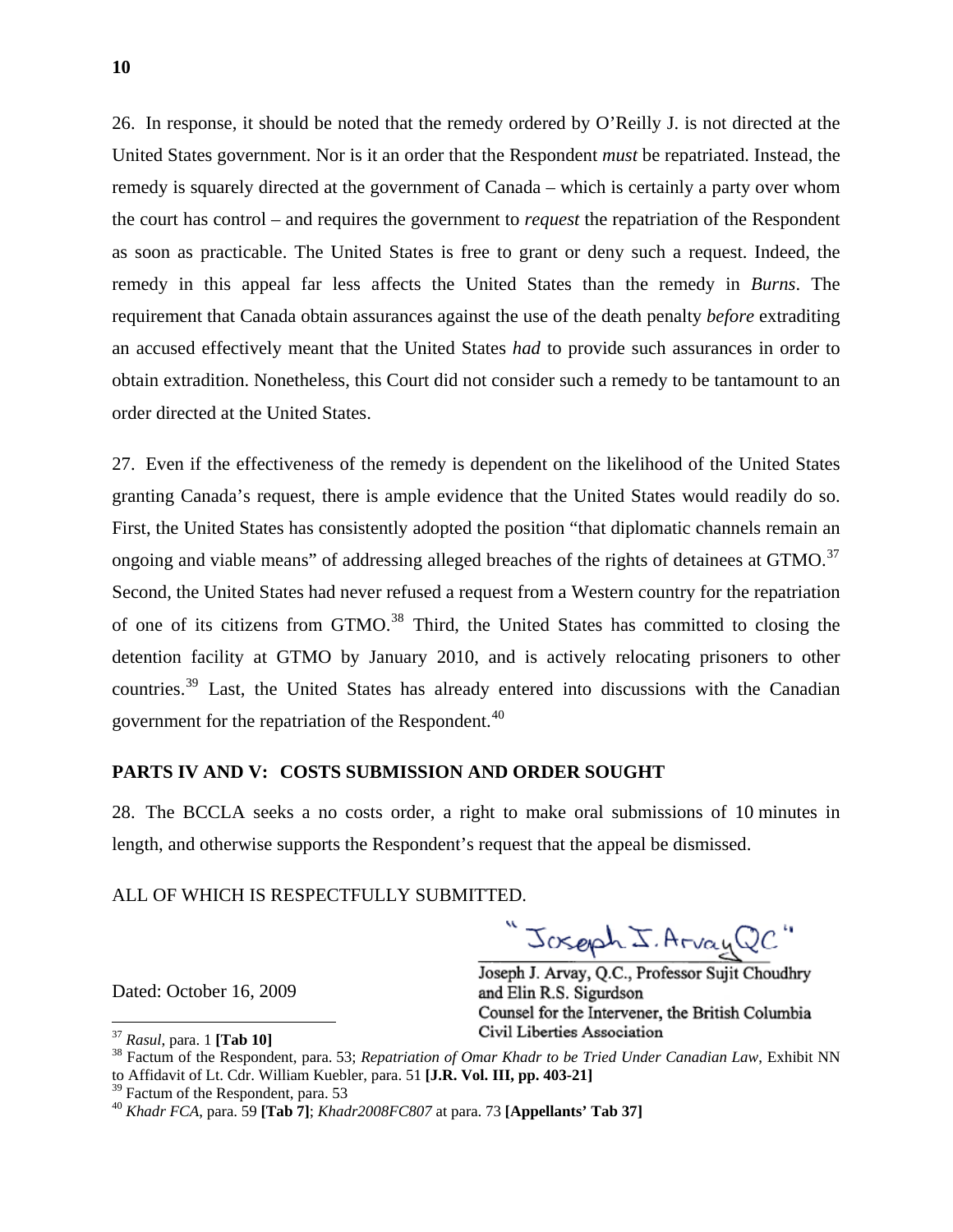## **PART VI: LIST OF AUTHORITIES**

## **Paragraph(s)**

## **CASES**

| Abbasi v. Secretary of State for Foreign and Commonwealth Affairs &<br>Secretary of State for the Home Department, [2002] EWCA Civ 1598                | 16                 |
|--------------------------------------------------------------------------------------------------------------------------------------------------------|--------------------|
| Ashcraft v. Tennessee, 322 U.S. 143 (1944)                                                                                                             | 14                 |
| Barcelona Traction Light and Power Company Limited (Belgium v.<br>Spain), Second Judgment, I.C.J. Reports 1970, p. 3                                   | 13                 |
| Canada (Justice) v. Khadr, [2008] 2 S.C.R. 125, 2008 SCC 28                                                                                            | 6-8, 14, 18-19, 22 |
| Canada (Minister of Citizenship and Immigration) v. Tobiass, [1997] 3<br>S.C.R. 391                                                                    | 5                  |
| Doucet-Boudreau v. Nova Scotia (Minister of Education), [2003] 3<br>S.C.R. 3, 2003 SCC 62                                                              | 10, 24             |
| Ireland v. United Kingdom, [1978] 2 EHRR 25                                                                                                            | 14                 |
| Khadr v. Canada (Minister of Justice), [2008] 1 F.C.R. 270, 2007 FCA<br>182                                                                            | 21                 |
| Khadr v. Canada (Attorney General), 2008 FC 807                                                                                                        | 8, 16, 27          |
| Khadr v. Canada (Prime Minister), 2009 FC 405                                                                                                          | 1, 21              |
| Khadr v. Canada (Prime Minister), 2009 FCA 246                                                                                                         | 1, 16, 27          |
| Public Committee Against Torture in Israel et al. v. State of Israel et al.,<br>[1999] H.C. 5100/94                                                    | 14                 |
| R (Al Rawi) v. Secretary of State for Foreign and Commonwealth<br>Affairs & Secretary of State for the Home Department, [2006] EWCA<br><b>Civ 1279</b> | 16                 |
| R. v. Hape, 2007 SCC 26                                                                                                                                | 14                 |
| R. v. Regan, [2002] 1 S.C.R. 297, 2002 SCC 12                                                                                                          | 5                  |
| Rasul v. Bush, Memorandum Opinion (DC U.S. Dist. Crt., July 30,<br>2002), 215 F. Supp. 2d 55                                                           | 15, 27             |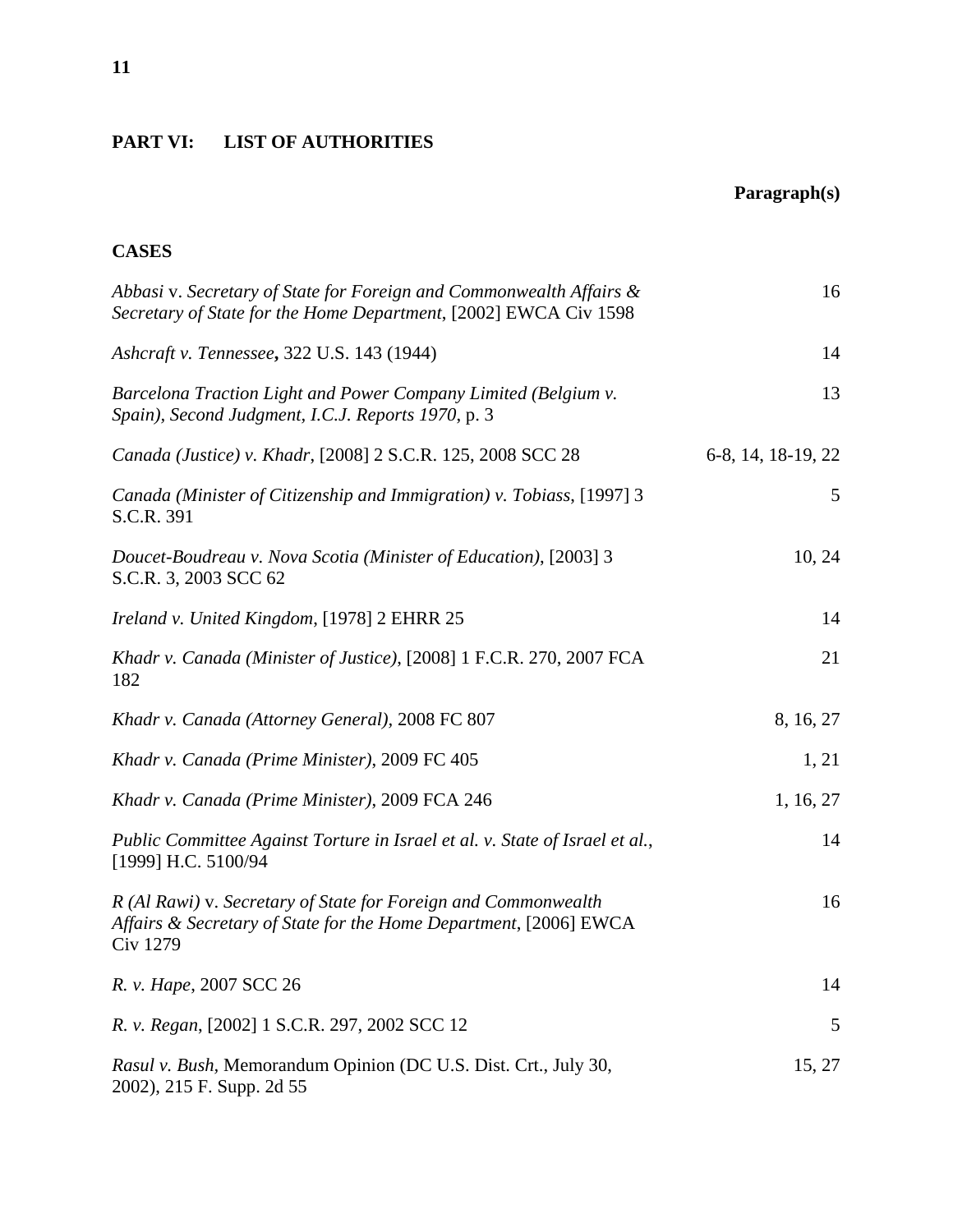## **Paragraph(s)**

| Singh v. Minister of Employment and Immigration, [1985] 1 S.C.R. 177                                                           | 18             |
|--------------------------------------------------------------------------------------------------------------------------------|----------------|
| Suresh v. Canada (Minister of Citizenship and Immigration), [2002] 1<br>S.C.R. 3, 2002 SCC 1                                   | 18-19          |
| United States of America v. Burns [Re Minister's warrants], [1997] B.C.J.<br>No. 1558 (Q.L.) (B.C.C.A.)                        | 10             |
| United States of America v. Burns, [2001] 1 S.C.R. 283, 2001 SCC 7                                                             | 10, 12, 18, 26 |
| United States of America v. Cobb, [2001] 1 S.C.R. 587, 2001 SCC 19                                                             | 9              |
| United States v. Jawad, "D-008 Ruling on Defense Motion to Dismiss –<br>Torture of the Detainee," September 24, 2008, para. 12 | 14             |

## **TREATIES AND OTHER INTERNATIONAL INSTRUMENTS CITED**

| Geneva Convention for the Amelioration of the Condition of the                      | 8  |
|-------------------------------------------------------------------------------------|----|
| Wounded and Sick in Armed Forces in the Field, 75 U.N.T.S. 31,                      |    |
| entered into force Oct. 21, 1950, Art. 50; Geneva Convention for the                |    |
| Amelioration of the Condition of Wounded, Sick and Shipwrecked                      |    |
| Members of Armed Forces at Sea, 75 U.N.T.S. 85, entered into force                  |    |
| Oct. 21, 1950, Art. 51; Geneva Convention relative to the Treatment of              |    |
| Prisoners of War, 75 U.N.T.S. 135, entered into force Oct. 21, 1950,                |    |
| Art. 130; Geneva Convention relative to the Protection of Civilian                  |    |
| Persons in Time of War, 75 U.N.T.S. 287, entered into force Oct. 21,                |    |
| 1950, Art. 147                                                                      |    |
| International Law Commission, "Draft Articles on Diplomatic                         | 13 |
| Protection with commentaries," Yearbook of the International Law,                   |    |
| 2006, vol. II, Part Two, at Article 2                                               |    |
| Rome Statute of the International Criminal Court, Articles 8(2)(a)(ii)              | 8  |
| and $8(2)(b)(xxi)$                                                                  |    |
| United Nations Convention Against Torture and Other Cruel, Inhuman                  | 8  |
| or Degrading Treatment or Punishment, 10 December 1984, Article 3                   |    |
| (Can. T.S. 1987 No. 36) [CAT] (Report of the Committee Against                      |    |
| <i>Torture</i> , U.N. GA/OR 52 <sup>nd</sup> Sess., Supp. No. 44, U.N. Doc. A/52/44 |    |
| $(1997)$ at para. 257)                                                              |    |
|                                                                                     |    |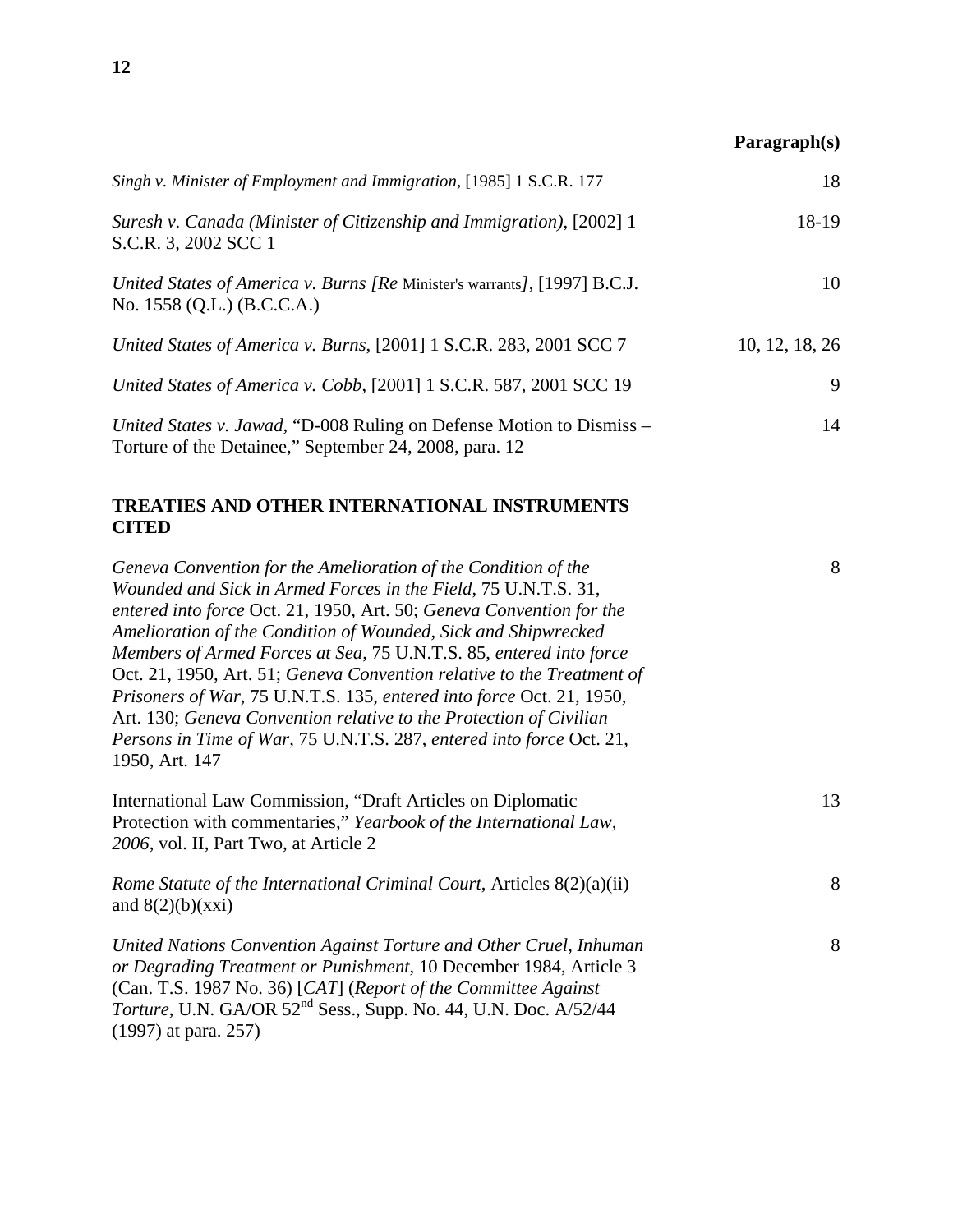## **PART VII: STATUTORY PROVISIONS**

|                                                                                                                                                                       | Paragnh(s)        |
|-----------------------------------------------------------------------------------------------------------------------------------------------------------------------|-------------------|
| Access to Information Act, R.S.C., 1985, c. A-1, s. 50                                                                                                                | 21                |
| Canada Evidence Act, R.S.C. 1985, c. C-5, s. 38                                                                                                                       | 22                |
| Canadian Charter of Rights and Freedoms, Part I of the Constitution<br>Act, 1982, being Schedule B to the Canada Act 1982 (U.K.), 1982,<br>c. 11, ss. 7, 24(1), 24(2) | 2, 5, 9-10, 17-23 |
| Crimes Against Humanity and War Crimes Act, S.C. 2000, c. 24,<br>ss. $4(1)(c)$ , $4(3)$ , $4(4)$                                                                      | 8                 |
| Criminal Code, R.S.C. 1985, c. C-46, ss. 219(1), 221, 267(b), 269.1                                                                                                   | 8                 |
| Geneva Conventions Act, R.S.C. 1985, c. G-3, s. 3(1)(b)                                                                                                               | 8                 |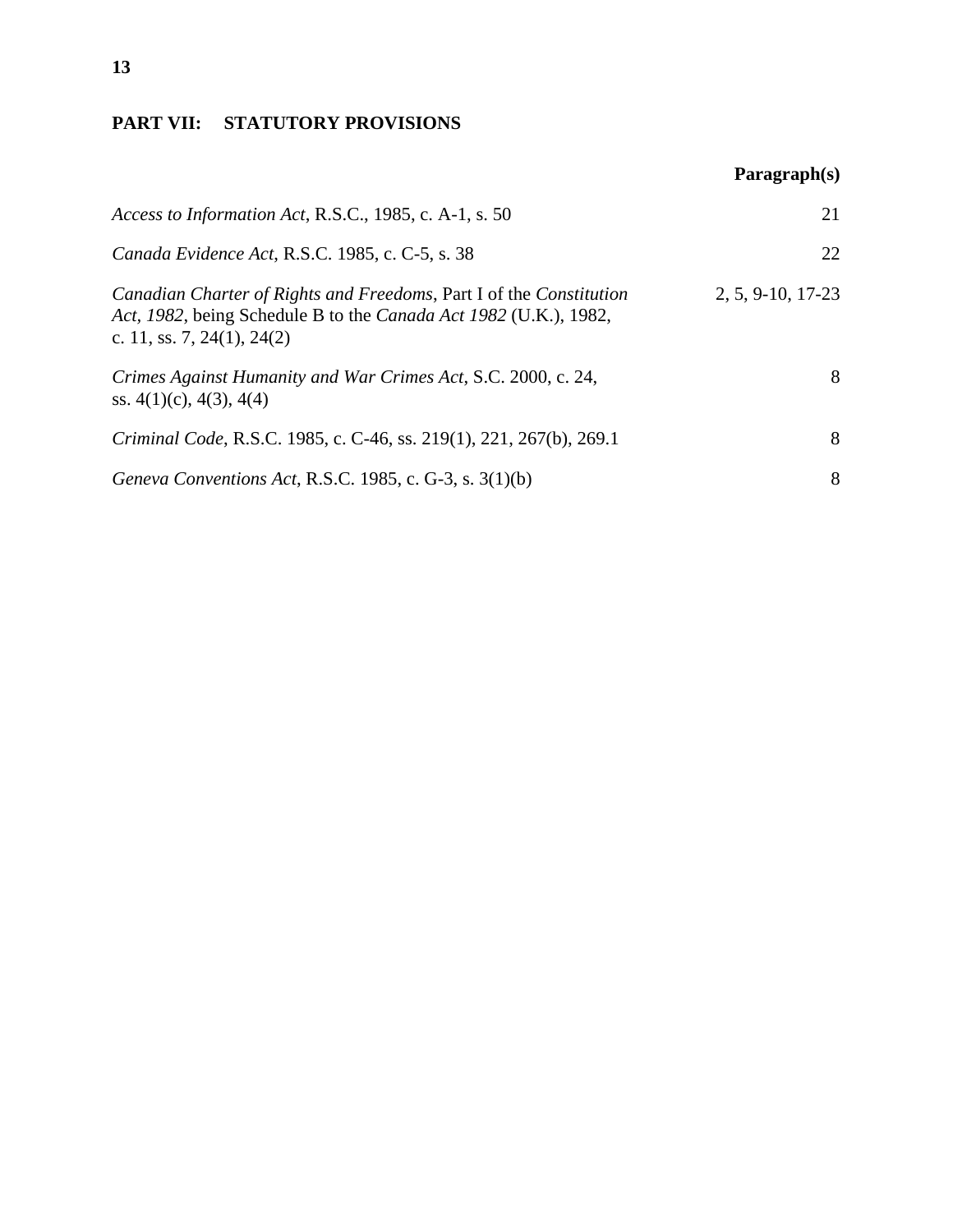

#### *Access to Information Act***, R.S.C. 1985, c. A-1**

[http://www.canlii.org/en/ca/laws/stat/rsc-1985-c-a-1](http://www.canlii.org/en/ca/laws/stat/rsc-1985-c-a-1/latest/rsc-1985-c-a-1.html) [/latest/rsc-1985-c-a-1.html](http://www.canlii.org/en/ca/laws/stat/rsc-1985-c-a-1/latest/rsc-1985-c-a-1.html)

Order of Court where reasonable grounds of injury not found

**50** Where the head of a government institution refuses to disclose a record requested under this Act or a part thereof on the basis of section 14 or 15 or paragraph  $16(1)(c)$  or  $(d)$  or  $18(d)$ , the Court shall, if it determines that the head of the institution did not have reasonable grounds on which to refuse to disclose the record or part thereof, order the head of the institution to disclose the record or part thereof, subject to such conditions as the Court deems appropriate, to the person who requested access to the record, or shall make such other order as the Court deems appropriate.

#### *Loi sur l'accès à l'information***, L.R.C. 1985, c. A-1**

[http://www.canlii.org/fr/ca/legis/lois/lrc-1985-c-a-1/d](http://www.canlii.org/fr/ca/legis/lois/lrc-1985-c-a-1/derniere/lrc-1985-c-a-1.html) [erniere/lrc-1985-c-a-1.html](http://www.canlii.org/fr/ca/legis/lois/lrc-1985-c-a-1/derniere/lrc-1985-c-a-1.html)

Ordonnance de la Cour dans les cas où le préjudice n'est pas démontré

**50** Dans les cas où le refus de communication totale ou partielle du document s'appuyait sur les articles 14 ou 15 ou sur les alinéas 16(1)*c*) ou *d*) ou 18*d*), la Cour, si elle conclut que le refus n'était pas fondé sur des motifs raisonnables, ordonne, aux conditions qu'elle juge indiquées, au responsable de l'institution fédérale dont relève le document en litige d'en donner communication totale ou partielle à la personne qui avait fait la demande; la Cour rend une autre ordonnance si elle l'estime indiqué.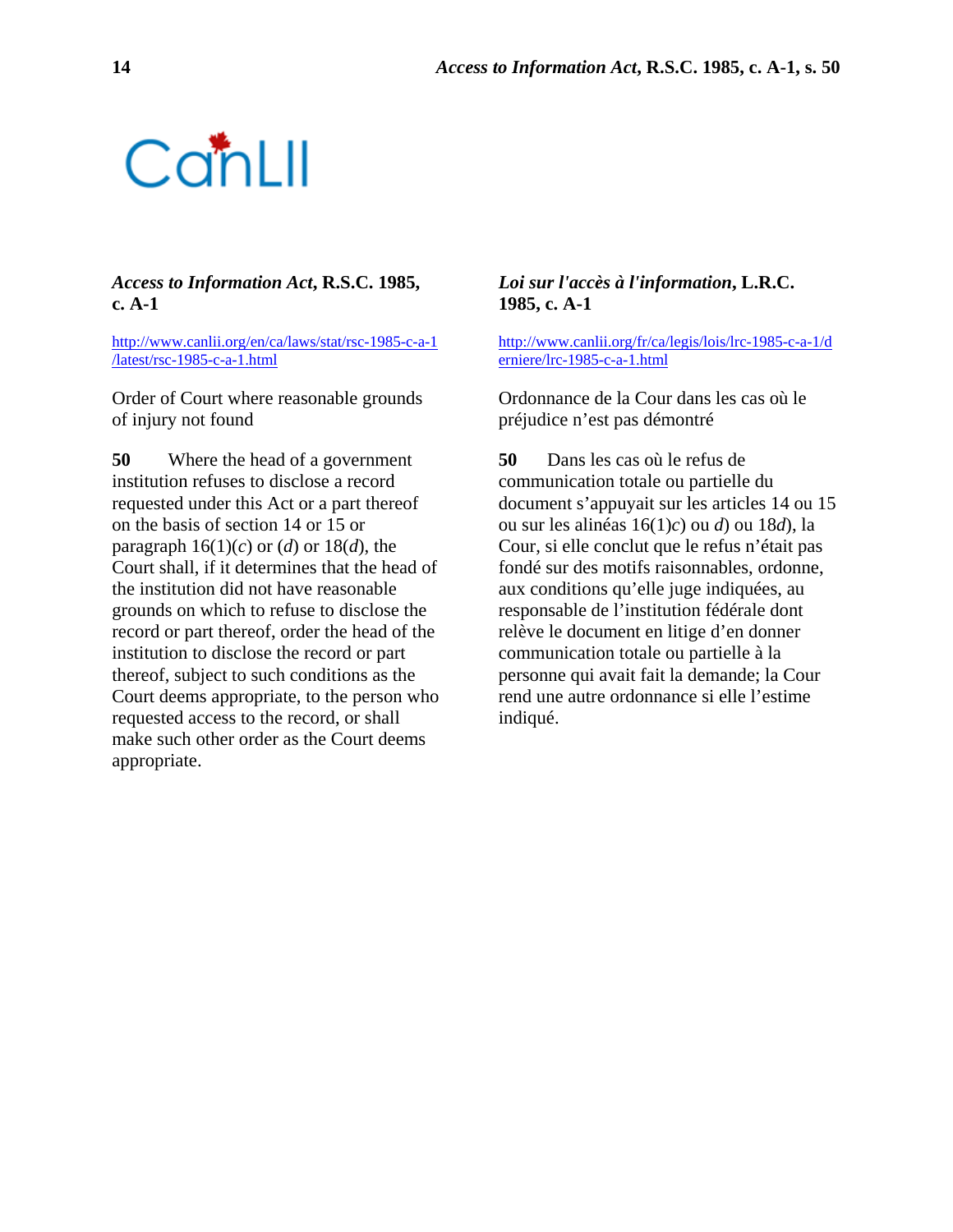# ConLII

[http://www.canlii.org/en/ca/laws/stat/rsc-1985-c-c-](http://www.canlii.org/en/ca/laws/stat/rsc-1985-c-c-5/latest/rsc-1985-c-c-5.html)[5/latest/rsc-1985-c-c-5.html](http://www.canlii.org/en/ca/laws/stat/rsc-1985-c-c-5/latest/rsc-1985-c-c-5.html)

**38** The following definitions apply in this section and in sections 38.01 to 38.15.

"judge" «*juge*»

"judge" means the Chief Justice of the Federal Court or a judge of that Court designated by the Chief Justice to conduct hearings under section 38.04.

"participant" «*participant*»

"participant" means a person who, in connection with a proceeding, is required to disclose, or expects to disclose or cause the disclosure of, information.

"potentially injurious information" «*renseignements potentiellement préjudiciables*»

"potentially injurious information" means information of a type that, if it were disclosed to the public, could injure international relations or national defence or national security.

"proceeding" «*instance*»

"proceeding" means a proceeding before a court, person or body with jurisdiction to compel the production of information.

## *Canada Evidence Act***, R.S.C. 1985, c. C-5** *Loi sur la preuve au Canada***, L.R.C. 1985, c. C-5**

[http://www.canlii.org/fr/ca/legis/lois/lrc-1985-c-c-](http://www.canlii.org/fr/ca/legis/lois/lrc-1985-c-c-5/derniere/lrc-1985-c-c-5.html)[5/derniere/lrc-1985-c-c-5.html](http://www.canlii.org/fr/ca/legis/lois/lrc-1985-c-c-5/derniere/lrc-1985-c-c-5.html)

**38** Les définitions qui suivent s'appliquent au présent article et aux articles 38.01 à 38.15.

«instance» "*proceeding*"

«instance » Procédure devant un tribunal, un organisme ou une personne ayant le pouvoir de contraindre la production de renseignements.

«juge» "*judge*"

«juge » Le juge en chef de la Cour fédérale ou le juge de ce tribunal désigné par le juge en chef pour statuer sur les questions dont est saisi le tribunal en application de l'article 38.04.

«participant» "*participant*"

«participant » Personne qui, dans le cadre d'une instance, est tenue de divulguer ou prévoit de divulguer ou de faire divulguer des renseignements.

«poursuivant» "*prosecutor*"

«poursuivant » Représentant du procureur général du Canada ou du procureur général d'une province, particulier qui agit à titre de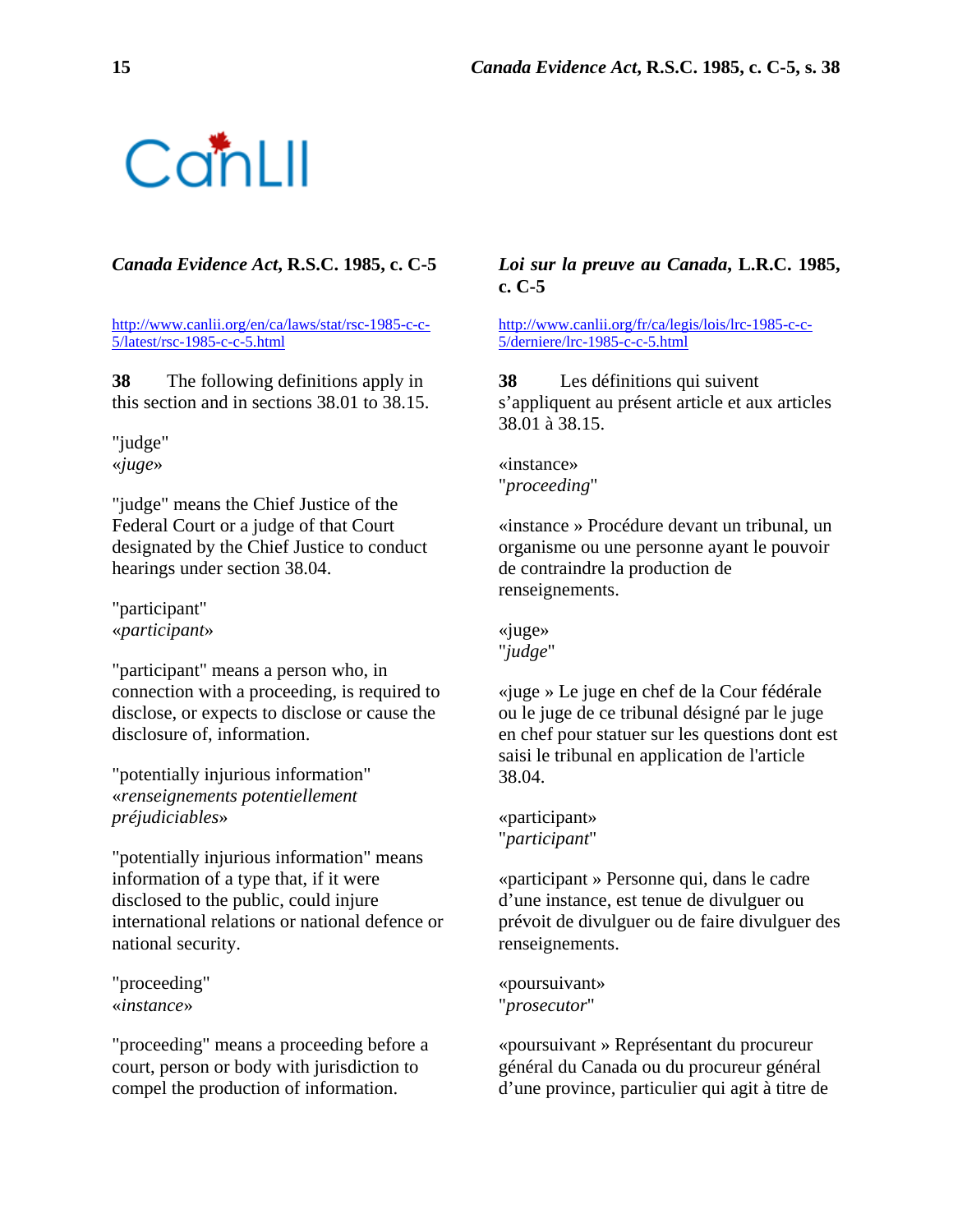"prosecutor" «*poursuivant*»

"prosecutor" means an agent of the Attorney General of Canada or of the Attorney General of a province, the Director of Military Prosecutions under the *National Defence Act* or an individual who acts as a prosecutor in a proceeding.

"sensitive information" «*renseignements sensibles*»

"sensitive information" means information relating to international relations or national defence or national security that is in the possession of the Government of Canada, whether originating from inside or outside Canada, and is of a type that the Government of Canada is taking measures to safeguard.

poursuivant dans le cadre d'une instance ou le directeur des poursuites militaires, au sens de la *Loi sur la défense nationale*.

«renseignements potentiellement préjudiciables» "*potentially injurious information*"

«renseignements potentiellement préjudiciables » Les renseignements qui, s'ils sont divulgués, sont susceptibles de porter préjudice aux relations internationales ou à la défense ou à la sécurité nationales.

«renseignements sensibles» "*sensitive information*"

«renseignements sensibles » Les renseignements, en provenance du Canada ou de l'étranger, qui concernent les affaires internationales ou la défense ou la sécurité nationales, qui se trouvent en la possession du gouvernement du Canada et qui sont du type des renseignements à l'égard desquels celui-ci prend des mesures de protection.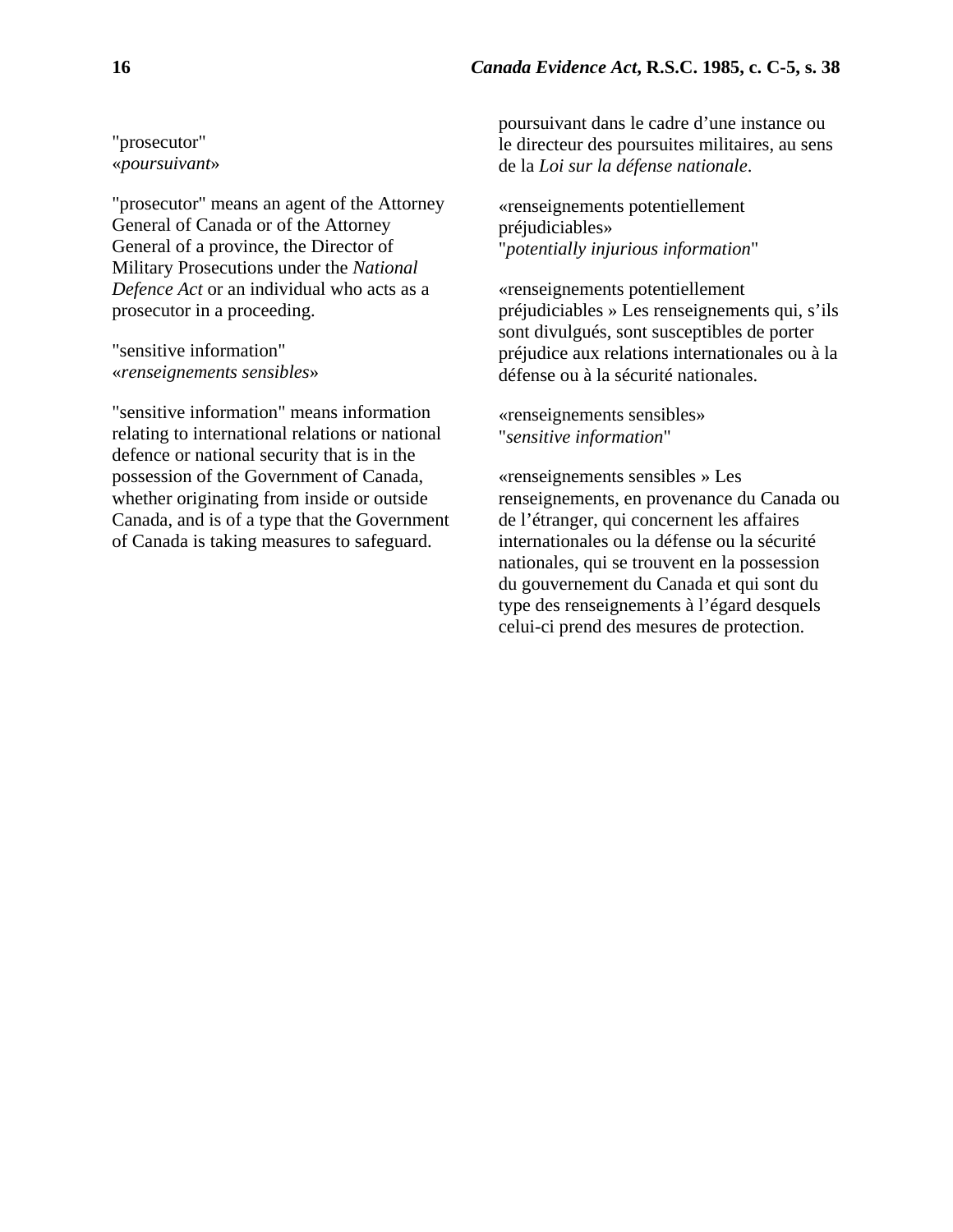**17** *Canadian Charter of Rights and Freedoms***, Part I of the**   *Constitution Act, 1982***, being Schedule B to the**  *Canada Act 1982* **(U.K.), 1982, c. 11, ss. 7, 24** 



*Canadian Charter of Rights and Freedoms***, Part I of the** *Constitution Act, 1982***, being Schedule B to the** *Canada Act 1982* **(U.K.), 1982, c. 11**

<http://www.canlii.org/en/ca/const/const1982.html#I> <http://www.canlii.org/fr/ca/const/const1982.html>

### **Life, liberty and security of person**

7. Everyone has the right to life, liberty and security of the person and the right not to be deprived thereof except in accordance with the principles of fundamental justice.

### **Enforcement of guaranteed rights and freedoms**

24. (1) Anyone whose rights or freedoms, as guaranteed by this Charter, have been infringed or denied may apply to a court of competent jurisdiction to obtain such remedy as the court considers appropriate and just in the circumstances.

#### **Exclusion of evidence bringing administration of justice into disrepute**

24. (2) Where, in proceedings under subsection (1), a court concludes that evidence was obtained in a manner that infringed or denied any rights or freedoms guaranteed by this Charter, the evidence shall be excluded if it is established that, having regard to all the circumstances, the admission of it in the proceedings would bring the administration of justice into disrepute.

*Charte Canadienne des Droits et Libertés***, Partie I de la** *Loi constitutionnelle de 1982* **(R.-U.), constituant l'annexe B de la** *Loi de 1982 sur le Canada* **(R.-U.), 1982, c. 11**

### **Vie, liberté et sécurité**

7. Chacun a droit à la vie, à la liberté et à la sécurité de sa personne; il ne peut être porté atteinte à ce droit qu'en conformité avec les principes de justice fondamentale.

#### **Recours en cas d'atteinte aux droits et libertés**

24. (1) Toute personne, victime de violation ou de négation des droits ou libertés qui lui sont garantis par la présente charte, peut s'adresser à un tribunal compétent pour obtenir la réparation que le tribunal estime convenable et juste eu égard aux circonstances.

#### **Irrecevabilité d'éléments de preuve qui risqueraient de déconsidérer l'administration de la justice**

24. (2) Lorsque, dans une instance visée au paragraphe (1), le tribunal a conclu que des éléments de preuve ont été obtenus dans des conditions qui portent atteinte aux droits ou libertés garantis par la présente charte, ces éléments de preuve sont écartés s'il est établi, eu égard aux circonstances, que leur utilisation est susceptible de déconsidérer l'administration de la justice.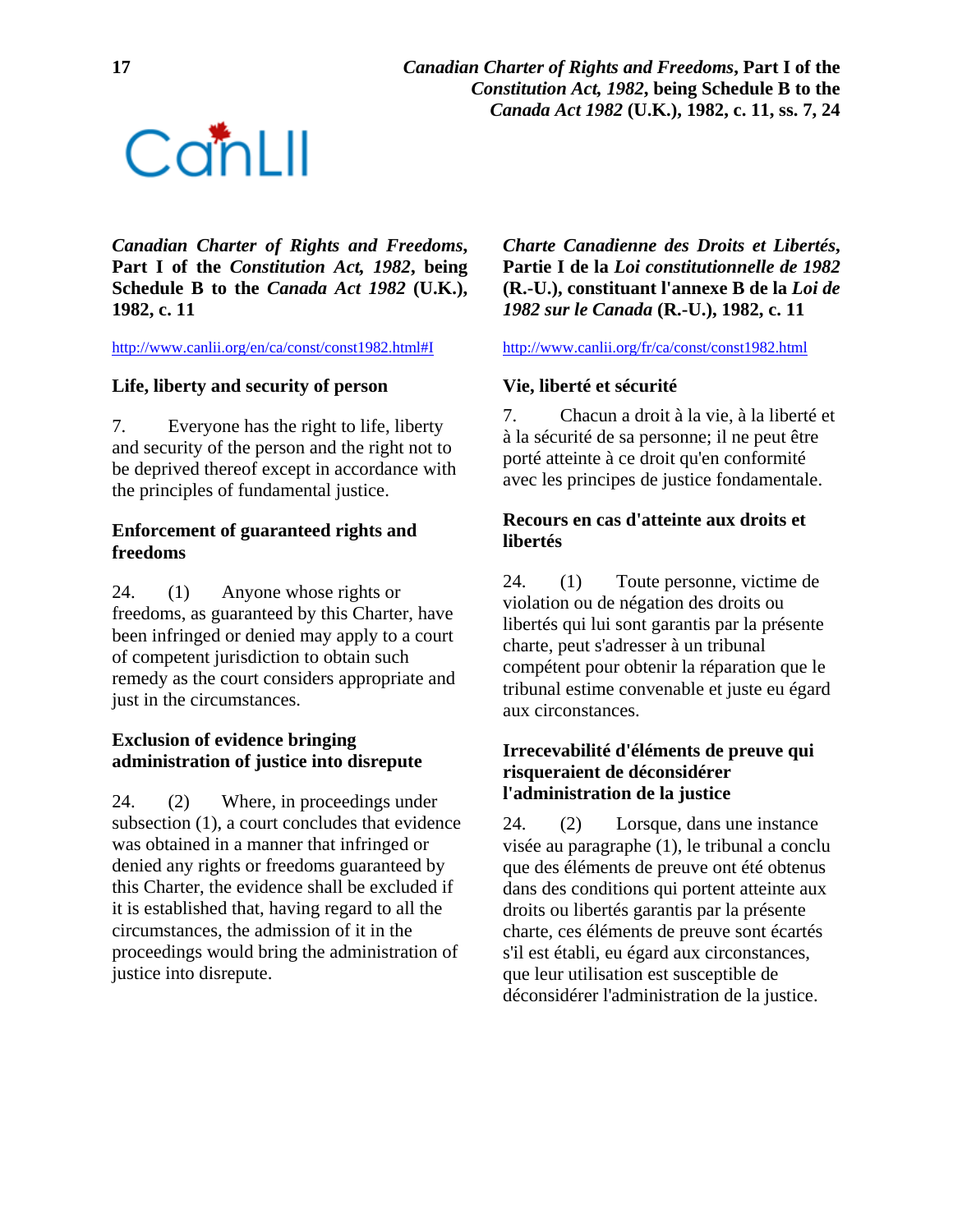# ConLII

#### *Crimes Against Humanity and War Crimes Act***, S.C. 2000, c. 24**

[http://www.canlii.org/en/ca/laws/stat/sc-2000-c-](http://www.canlii.org/en/ca/laws/stat/sc-2000-c-24/latest/sc-2000-c-24.html)[24/latest/sc-2000-c-24.html](http://www.canlii.org/en/ca/laws/stat/sc-2000-c-24/latest/sc-2000-c-24.html)

#### **Genocide, etc., committed in Canada**

**4.** (1) Every person is guilty of an indictable offence who commits

…

(*c*) a war crime

…

#### **Definitions**

 (3) The definitions in this subsection apply in this section. "crime against humanity" «*crime contre l'humanité*»

"crime against humanity" means murder, extermination, enslavement, deportation, imprisonment, torture, sexual violence, persecution or any other inhumane act or omission that is committed against any civilian population or any identifiable group and that, at the time and in the place of its commission, constitutes a crime against humanity according to customary international law or conventional international law or by virtue of its being criminal according to the general principles of law recognized by the community of nations, whether or not it constitutes a contravention of the law in force at the time and in the place of its commission.

"genocide"

«*génocide*»

"genocide" means an act or omission

#### *Loi sur les crimes contre l'humanité et les crimes de guerre***, L.C. 2000, c. 24**

[http://www.canlii.org/fr/ca/legis/lois/lc-2000-c-](http://www.canlii.org/fr/ca/legis/lois/lc-2000-c-24/derniere/lc-2000-c-24.html)[24/derniere/lc-2000-c-24.html](http://www.canlii.org/fr/ca/legis/lois/lc-2000-c-24/derniere/lc-2000-c-24.html)

#### **Génocide, crime contre l'humanité, etc., commis au Canada**

**4.** (1) Quiconque commet une des infractions ci-après est coupable d'un acte criminel:

…

*c*) crime de guerre.

…

#### **Définitions**

 (3) Les définitions qui suivent s'appliquent au présent article. «crime contre l'humanité» "*crime against humanity*"

«crime contre l'humanité » Meurtre, extermination, réduction en esclavage, déportation, emprisonnement, torture, violence sexuelle, persécution ou autre fait — acte ou omission — inhumain, d'une part, commis contre une population civile ou un groupe identifiable de personnes et, d'autre part, qui constitue, au moment et au lieu de la perpétration, un crime contre l'humanité selon le droit international coutumier ou le droit international conventionnel, ou en raison de son caractère criminel d'après les principes généraux de droit reconnus par l'ensemble des nations, qu'il constitue ou non une transgression du droit en vigueur à ce moment et dans ce lieu.

«crime de guerre» "*war crime*"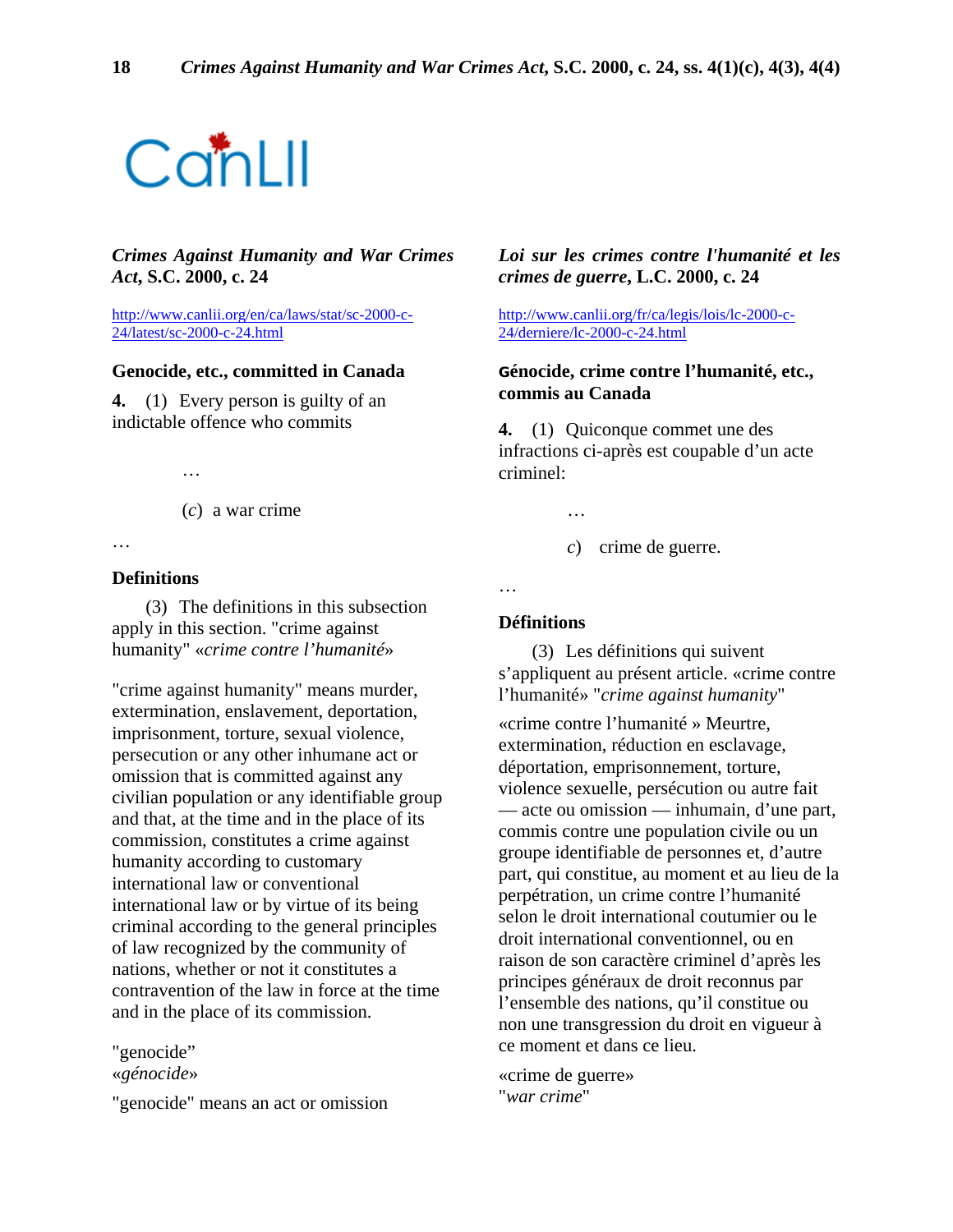committed with intent to destroy, in whole or in part, an identifiable group of persons, as such, that, at the time and in the place of its commission, constitutes genocide according to customary international law or conventional international law or by virtue of its being criminal according to the general principles of law recognized by the community of nations, whether or not it constitutes a contravention of the law in force at the time and in the place of its commission.

"war crime" «*crime de guerre*»

"war crime" means an act or omission committed during an armed conflict that, at the time and in the place of its commission, constitutes a war crime according to customary international law or conventional international law applicable to armed conflicts, whether or not it constitutes a contravention of the law in force at the time and in the place of its commission.

#### **Interpretation — customary international law**

 (4) For greater certainty, crimes described in Articles 6 and 7 and paragraph 2 of Article 8 of the Rome Statute are, as of July 17, 1998, crimes according to customary international law. This does not limit or prejudice in any way the application of existing or developing rules of international law.

«crime de guerre » Fait — acte ou omission — commis au cours d'un conflit armé et constituant, au moment et au lieu de la perpétration, un crime de guerre selon le droit international coutumier ou le droit international conventionnel applicables à ces conflits, qu'il constitue ou non une transgression du droit en vigueur à ce moment et dans ce lieu.

## «génocide»

"*genocide*"

«génocide » Fait — acte ou omission commis dans l'intention de détruire, en tout ou en partie, un groupe identifiable de personnes et constituant, au moment et au lieu de la perpétration, un génocide selon le droit international coutumier ou le droit international conventionnel, ou en raison de son caractère criminel d'après les principes généraux de droit reconnus par l'ensemble des nations, qu'il constitue ou non une transgression du droit en vigueur à ce moment et dans ce lieu.

### **Interprétation : droit international coutumier**

 (4) Il est entendu que, pour l'application du présent article, les crimes visés aux articles 6 et 7 et au paragraphe 2 de l'article 8 du Statut de Rome sont, au 17 juillet 1998, des crimes selon le droit international coutumier sans que soit limitée ou entravée de quelque manière que ce soit l'application des règles de droit international existantes ou en formation.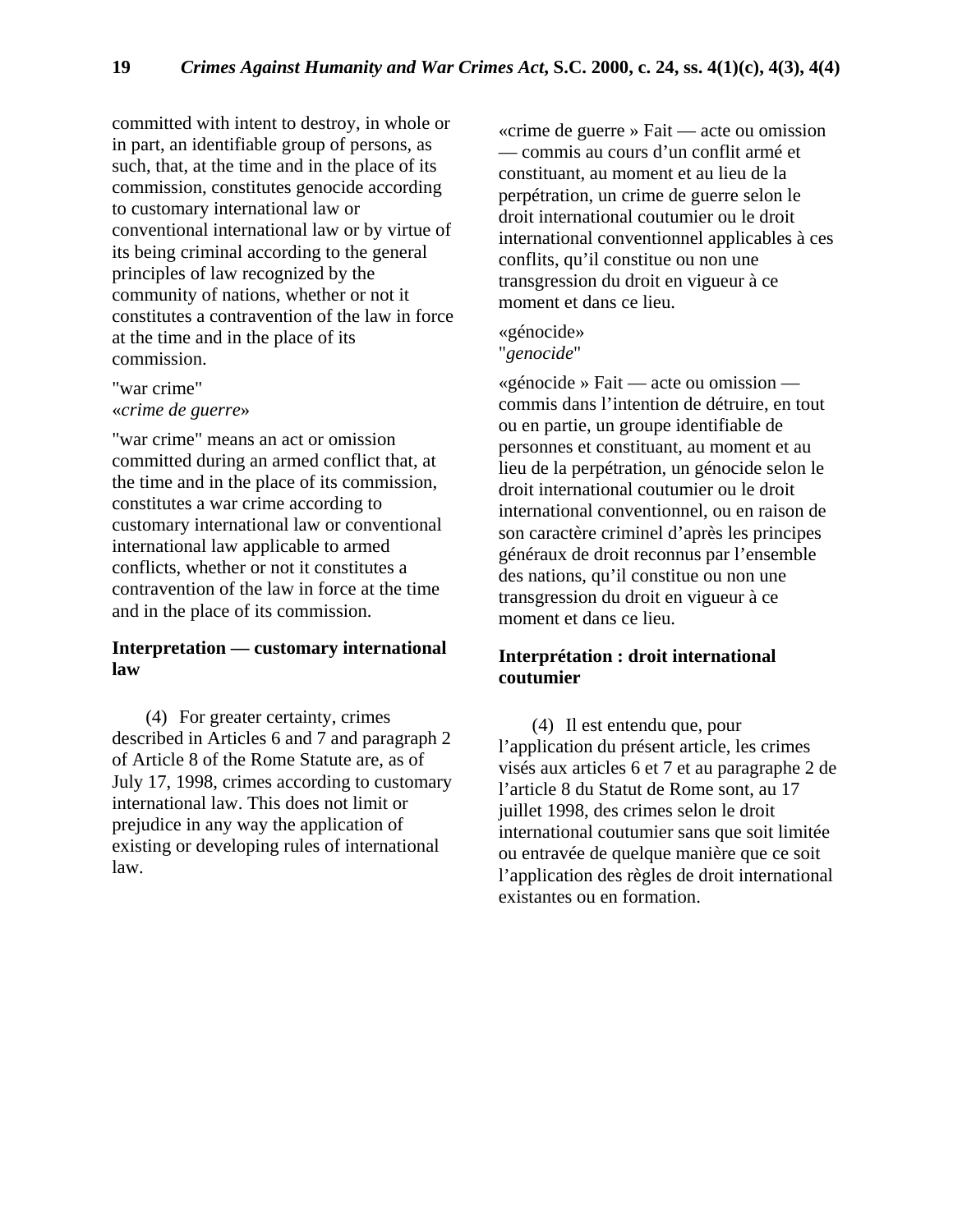

#### *Criminal Code***, R.S.C. 1985, c. C-46** *Code criminel***, L.R.C. 1985, c. C-46**

[http://www.canlii.org/en/ca/laws/stat/rsc-1985-c-c-](http://www.canlii.org/en/ca/laws/stat/rsc-1985-c-c-46/latest/rsc-1985-c-c-46.html)[46/latest/rsc-1985-c-c-46.html](http://www.canlii.org/en/ca/laws/stat/rsc-1985-c-c-46/latest/rsc-1985-c-c-46.html)

#### **Criminal negligence**

219. (1) Every one is criminally negligent who

- (*a*) in doing anything, or
- (*b*) in omitting to do anything that it is his duty to do,

shows wanton or reckless disregard for the lives or safety of other persons.

#### **Causing bodily harm by criminal negligence**

**221.** Every one who by criminal negligence causes bodily harm to another person is guilty of an indictable offence and liable to imprisonment for a term not exceeding ten years.

#### **Assault with a weapon or causing bodily harm**

**267.** Every one who, in committing an assault,

…

(*b*) causes bodily harm to the complainant,

is guilty of an indictable offence and liable to imprisonment for a term not exceeding ten years or an offence punishable on summary conviction and liable to imprisonment for a

[http://www.canlii.org/fr/ca/legis/lois/lrc-1985-c-c-](http://www.canlii.org/fr/ca/legis/lois/lrc-1985-c-c-46/derniere/lrc-1985-c-c-46.html)[46/derniere/lrc-1985-c-c-46.html](http://www.canlii.org/fr/ca/legis/lois/lrc-1985-c-c-46/derniere/lrc-1985-c-c-46.html)

#### **Négligence criminelle**

**219.** (1) Est coupable de négligence criminelle quiconque :

- *a*) soit en faisant quelque chose;
- *b*) soit en omettant de faire quelque chose qu'il est de son devoir d'accomplir,

montre une insouciance déréglée ou téméraire à l'égard de la vie ou de la sécurité d'autrui.

#### **Causer des lésions corporelles par négligence criminelle**

**221.** Est coupable d'un acte criminel et passible d'un emprisonnement maximal de dix ans quiconque, par négligence criminelle, cause des lésions corporelles à autrui.

#### **Agression armée ou infliction de lésions corporelles**

**267.** Est coupable soit d'un acte criminel et passible d'un emprisonnement maximal de dix ans, soit d'une infraction punissable sur déclaration de culpabilité par procédure sommaire et passible d'un emprisonnement maximal de dix-huit mois quiconque, en se livrant à des voies de fait, selon le cas :

*b*) inflige des lésions corporelles au

*…*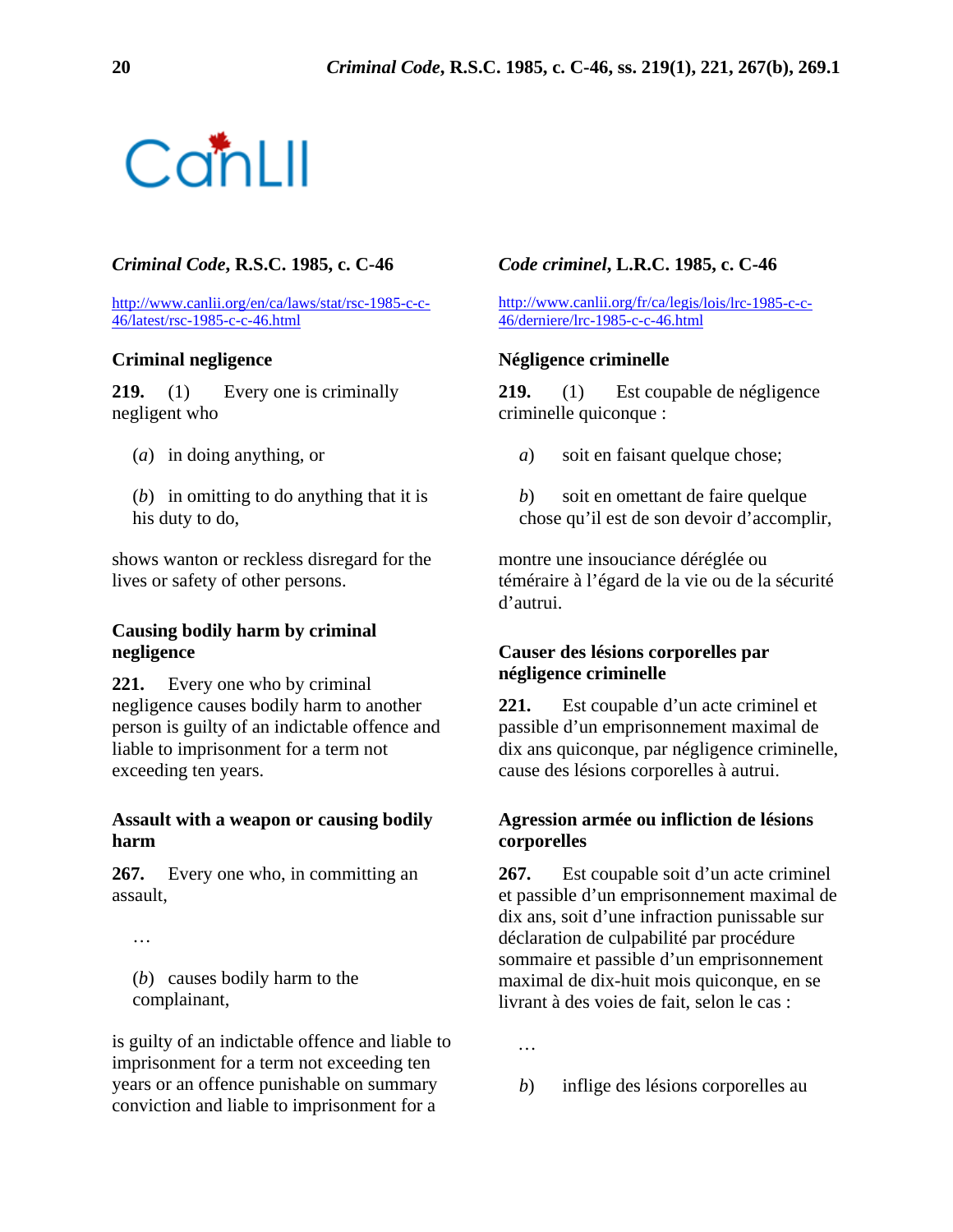term not exceeding eighteen months.

### **Torture**

269.1 (1) Every official, or every person acting at the instigation of or with the consent or acquiescence of an official, who inflicts torture on any other person is guilty of an indictable offence and liable to imprisonment for a term not exceeding fourteen years.

#### **Definitions**

 (2) For the purposes of this section,

"official" *« fonctionnaire»* 

"official" means

- (*a*) a peace officer,
- (*b*) a public officer,
- (*c*) a member of the Canadian Forces, or

(*d*) any person who may exercise powers, pursuant to a law in force in a foreign state, that would, in Canada, be exercised by a person referred to in paragraph (*a*), (*b*), or (*c*),

whether the person exercises powers in Canada or outside Canada;

"torture"

*« torture»* 

"torture" means any act or omission by which severe pain or suffering, whether physical or mental, is intentionally inflicted on a person

(*a*) for a purpose including

(i) obtaining from the person or from a third person information or a statement,

plaignant.

#### **Torture**

**269.1** (1) Est coupable d'un acte criminel et passible d'un emprisonnement maximal de quatorze ans le fonctionnaire qui — ou la personne qui, avec le consentement exprès ou tacite d'un fonctionnaire ou à sa demande — torture une autre personne.

#### **Définitions**

 (2) Les définitions qui suivent s'appliquent au présent article.

«fonctionnaire» "*official*"

«fonctionnaire» L'une des personnes suivantes, qu'elle exerce ses pouvoirs au Canada ou à l'étranger:

- *a*) un agent de la paix;
- *b*) un fonctionnaire public;
- *c*) un membre des forces canadiennes;

*d*) une personne que la loi d'un État étranger investit de pouvoirs qui, au Canada, seraient ceux d'une personne mentionnée à l'un des alinéas *a*), *b*) ou *c*).

«torture» "*torture*"

«torture» Acte, commis par action ou omission, par lequel une douleur ou des souffrances aiguës, physiques ou mentales, sont intentionnellement infligées à une personne:

*a*) soit afin notamment:

(i) d'obtenir d'elle ou d'une tierce personne des renseignements ou une déclaration,

(ii) de la punir d'un acte qu'elle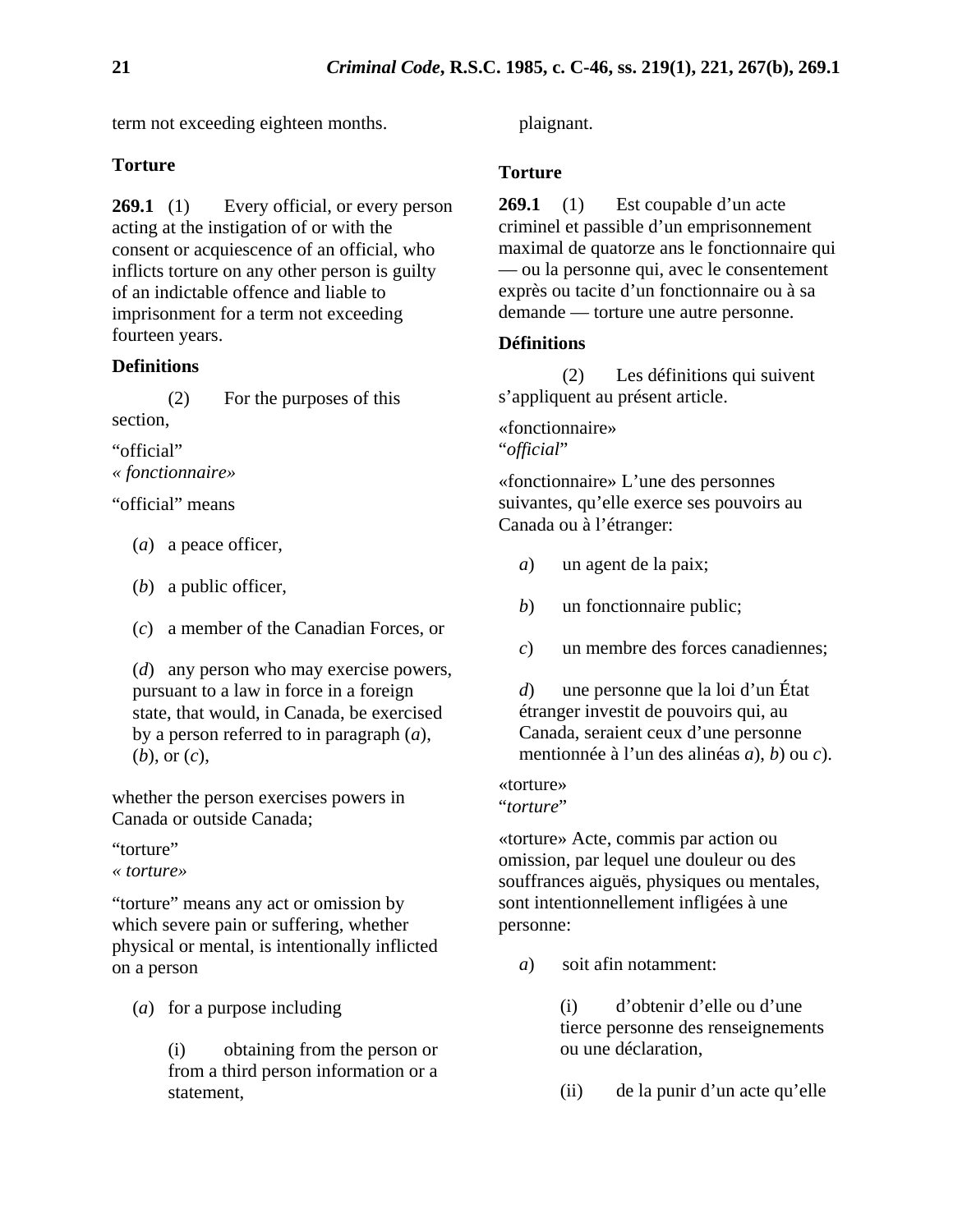(ii) punishing the person for an act that the person or a third person has committed or is suspected of having committed, and

(iii) intimidating or coercing the person or a third person, or

(*b*) for any reason based on discrimination of any kind,

but does not include any act or omission arising only from, inherent in or incidental to lawful sanctions.

#### **No defence**

 (3) It is no defence to a charge under this section that the accused was ordered by a superior or a public authority to perform the act or omission that forms the subject-matter of the charge or that the act or omission is alleged to have been justified by exceptional circumstances, including a state of war, a threat of war, internal political instability or any other public emergency.

#### **Evidence**

 (4) In any proceedings over which Parliament has jurisdiction, any statement obtained as a result of the commission of an offence under this section is inadmissible in evidence, except as evidence that the statement was so obtained. ou une tierce personne a commis ou est soupçonnée d'avoir commis,

(iii) de l'intimider ou de faire pression sur elle ou d'intimider une tierce personne ou de faire pression sur celle-ci;

*b*) soit pour tout autre motif fondé sur quelque forme de discrimination que ce soit.

La torture ne s'entend toutefois pas d'actes qui résultent uniquement de sanctions légitimes, qui sont inhérents à celles-ci ou occasionnés par elles.

#### **Inadmissibilité de certains moyens de défense**

 (3) Ne constituent pas un moyen de défense contre une accusation fondée sur le présent article ni le fait que l'accusé a obéi aux ordres d'un supérieur ou d'une autorité publique en commettant les actes qui lui sont reprochés ni le fait que ces actes auraient été justifiés par des circonstances exceptionnelles, notamment un état de guerre, une menace de guerre, l'instabilité politique intérieure ou toute autre situation d'urgence.

#### **Admissibilité en preuve**

 (4) Dans toute procédure qui relève de la compétence du Parlement, une déclaration obtenue par la perpétration d'une infraction au présent article est inadmissible en preuve, sauf à titre de preuve de cette infraction.